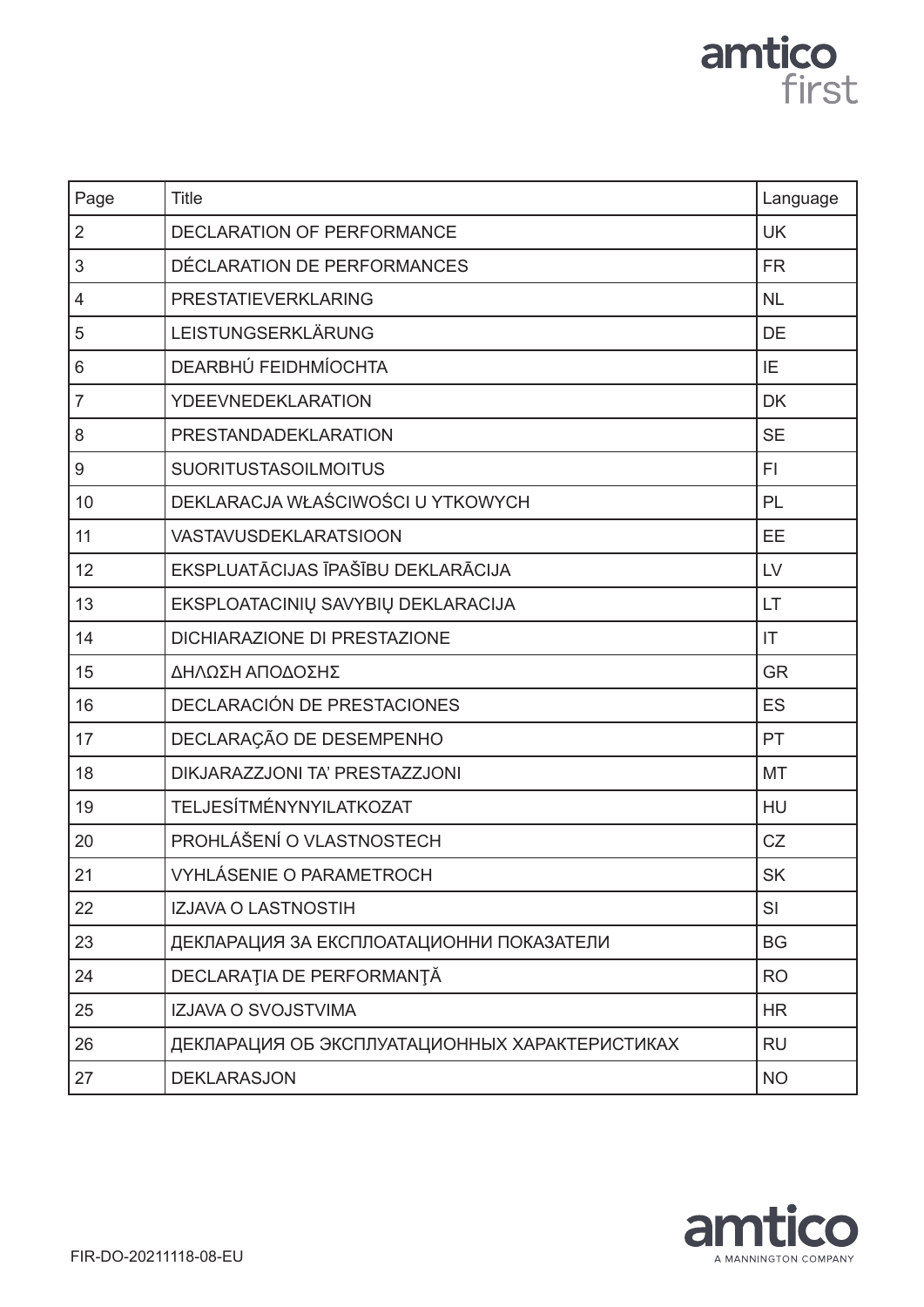| <b>JANNINGTON COMPANY</b> |
|---------------------------|

#### DECLARATION OF PERFORMANCE

1. Unique identification code of the product-type:

CPR/AI/004 - UK

2. Type, batch or serial number or any other element allowing identification of the construction product as required pursuant to Article 11(4):

amtico first

3. Intended use or uses of the construction product, in accordance with the applicable harmonised technical specification, as foreseen by the manufacturer:

For use as floor covering in buildings (see EN 14041) according to the manufacturer's specifications.

4. Name, registered trade name or registered trade mark and contact address of the manufacturer as required pursuant to Article 11(5):

AMTICO INTERNATIONAL, KINGFIELD ROAD, COVENTRY, CV6 5AA, UK

5. Where applicable, name and contact address of the authorised representative whose mandate covers the tasks specified in Article 12(2):

Amtico International GmbH, Im Taubental 11, 41468 Neuss, Deutschland

6. System of assessment and verification of constancy of performance:

System 3

7. In case of the declaration of performance concerning a construction product covered by a harmonised standard: Name of the notified test laboratory, that has issued the certificate of conformity of the factory production control, inspection reports and calculation reports (if relevant).

TFI Aachen GmbH NB1658 (Previously SATRA NB0321)

Notified Body **Certificate of constancy of performance** 

8. In case of the declaration of performance concerning a construction product for which a European Technical Assessment has been issued:

Not Applicable

9. Declared performance

| <b>Essential characteristics</b>   | Performance       | Harmonised technical specification |
|------------------------------------|-------------------|------------------------------------|
| Reaction to Fire (EN 13501-1)      |                   | EN 14041: 2004/AC:2006             |
| Content of Pentachlorophenol       | DL.<br><b>PCP</b> | EN 14041: 2004/AC:2006             |
| Formaldehyde Emissions             | E1<br>HT          | EN 14041: 2004/AC:2006             |
| Slip Resistance (EN 13893)         | K                 | EN 14041: 2004/AC:2006             |
| Electrostatic Propensity (EN 1815) | ŹÈ                | EN 14041: 2004/AC:2006             |
| Thermal Resistance (EN 12667)      | Щ                 | EN 14041: 2004/AC:2006             |
|                                    |                   |                                    |
|                                    |                   |                                    |
|                                    |                   |                                    |

10. The performance of the product identified in points 1 and 2 is in conformity with the declared performance in point 9. This declaration of performance is issued under the sole responsibility of the manufacturer identified in point 4 Signed for and on behalf of the manufacturer by:

Gary Wilson Technical Manager

| (name and function) |
|---------------------|
|---------------------|

Coventry, UK 31/12/2020

(name and function) (signature)

Not Applicable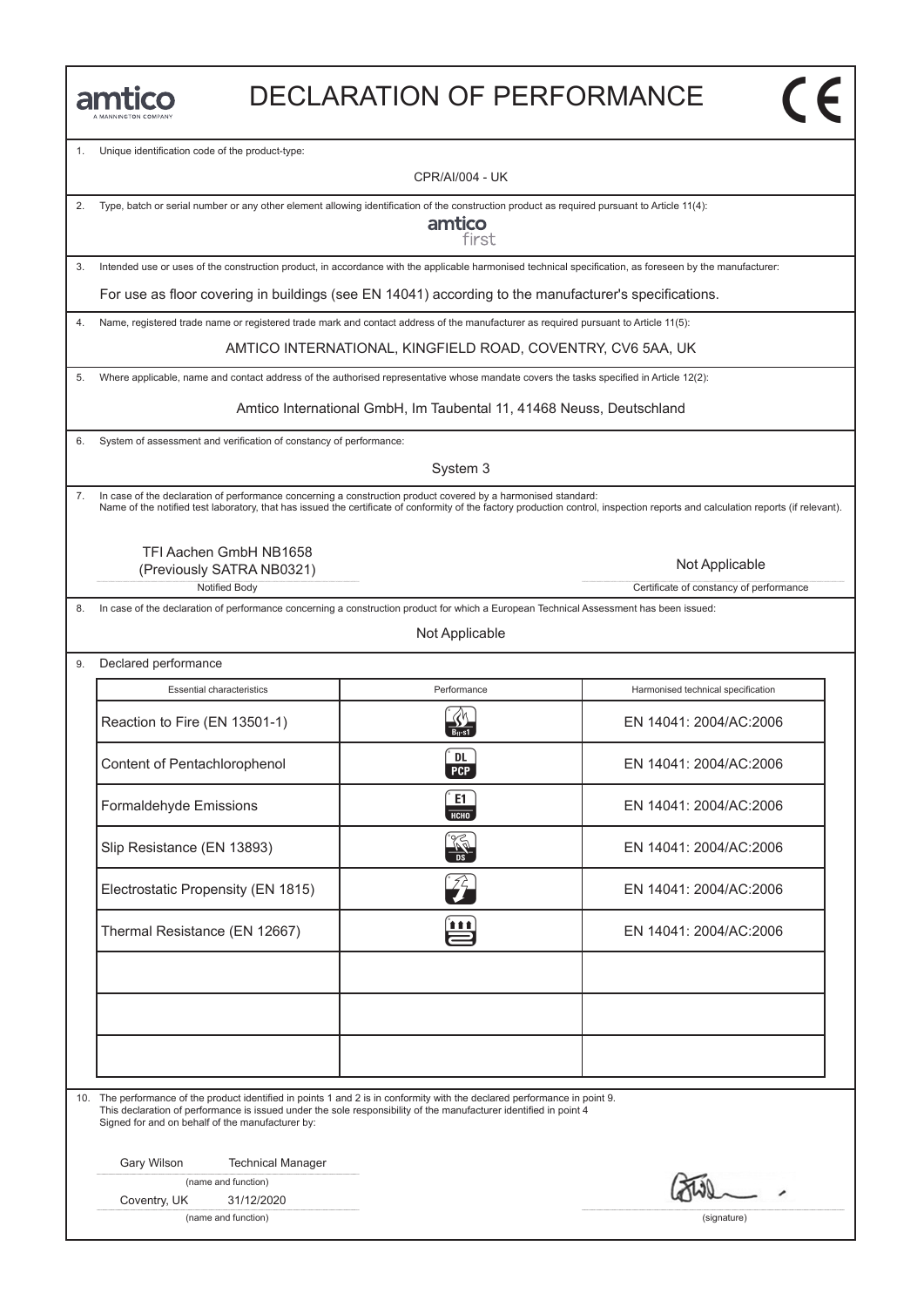|  |  |  | MANNINGTON COMPANY |  |
|--|--|--|--------------------|--|

1. Code d'identification unique du produit type:

CPR/AI/004 - FR

2. Numéro de type, de lot ou de série ou tout autre élément permettant l'identification du produit de construction, conformément à l'article 11, paragraphe 4:

amtico first

3. Usage ou usages prévus du produit de construction, conformément à la spécification technique harmonisée applicable, comme prévu par le fabricant:

Pour une utilisation comme revêtement de sol dans les bâtiments (voir EN 14041) selon les spécifications du fabricant.

4. Nom, raison sociale ou marque déposée et adresse de contact du fabricant, conformément à l'article 11, paragraphe 5:

AMTICO INTERNATIONAL, KINGFIELD ROAD, COVENTRY, CV6 5AA, UK

5. Le cas échéant, nom et adresse de contact du mandataire dont le mandat couvre les tâches visées à l'article 12, paragraphe 2:

Amtico International GmbH, Im Taubental 11, 41468 Neuss, Deutschland

6. Le ou les systèmes d'évaluation et de vérification de la constance des performances du produit de construction, conformément à l'annexe V:

Système 3

7. Dans le cas de la déclaration des performances concernant un produit de construction couvert par une norme harmonisée: Le nom du laboratoire d'essai notifié, qui a délivré le certificat de conformité du contrôle de production en usine, les rapports d'inspection et rapports de calcul (le cas échéant).

TFI Aachen GmbH NB1658 (Précédemment SATRA NB0321)

Organisme notifié **Certificate of constancy of performance** Certificate of constancy of performance

Dans le cas de la déclaration des performances concernant un produit de construction pour lequel une évaluation technique européenne a été délivrée:

Pas Applicable

9. Performances déclarées Caractéristiques essentielles **Accessition** Performances **Harmonised technical specification** Caractéristiques essentielles<br>
Réaction au feu (EN 13501-1)  $\frac{R}{2\pi\epsilon}$ <br>
Réaction au feu (EN 13501-1) EN 14041: 2004/AC:2006 Réaction au feu (EN 13501-1)<br>
Teneur en pentachlorophénol (EN 14041: 2004/AC:2006<br>
Teneur en pentachlorophénol (EN 14041: 2004/AC:2006 Emissions de formaldéhyde<br>
Emissions de formaldéhyde<br>
C EN 14041: 2004/AC:2006 Emissions de formaldehyde<br>
EN 14041: 2004/AC:2006<br>
Résistance au glissement (EN 13893)<br>
EN 14041: 2004/AC:2006 Résistance au glissement (EN 13893)<br>Propension électrostatique (EN 1815)<br>Propension électrostatique (EN 1815) Propension electrostatique (EN 1815)<br>
Résistance thermique (EN 12667)<br>
EN 14041: 2004/AC:2006

10. Les performances du produit identifié aux points 1 et 2 sont conformes aux performances déclarées indiquées au point 9. La présente déclaration des performances est établie sous la seule responsabilité du fabricant identifié au point 4. Signé pour le fabricant et en son nom par:

Gary Wilson Technical Manager

(nom et fonction)

Coventry, UK 31/12/2020

(date et lieu de délivrance) (signature)

Pas Applicable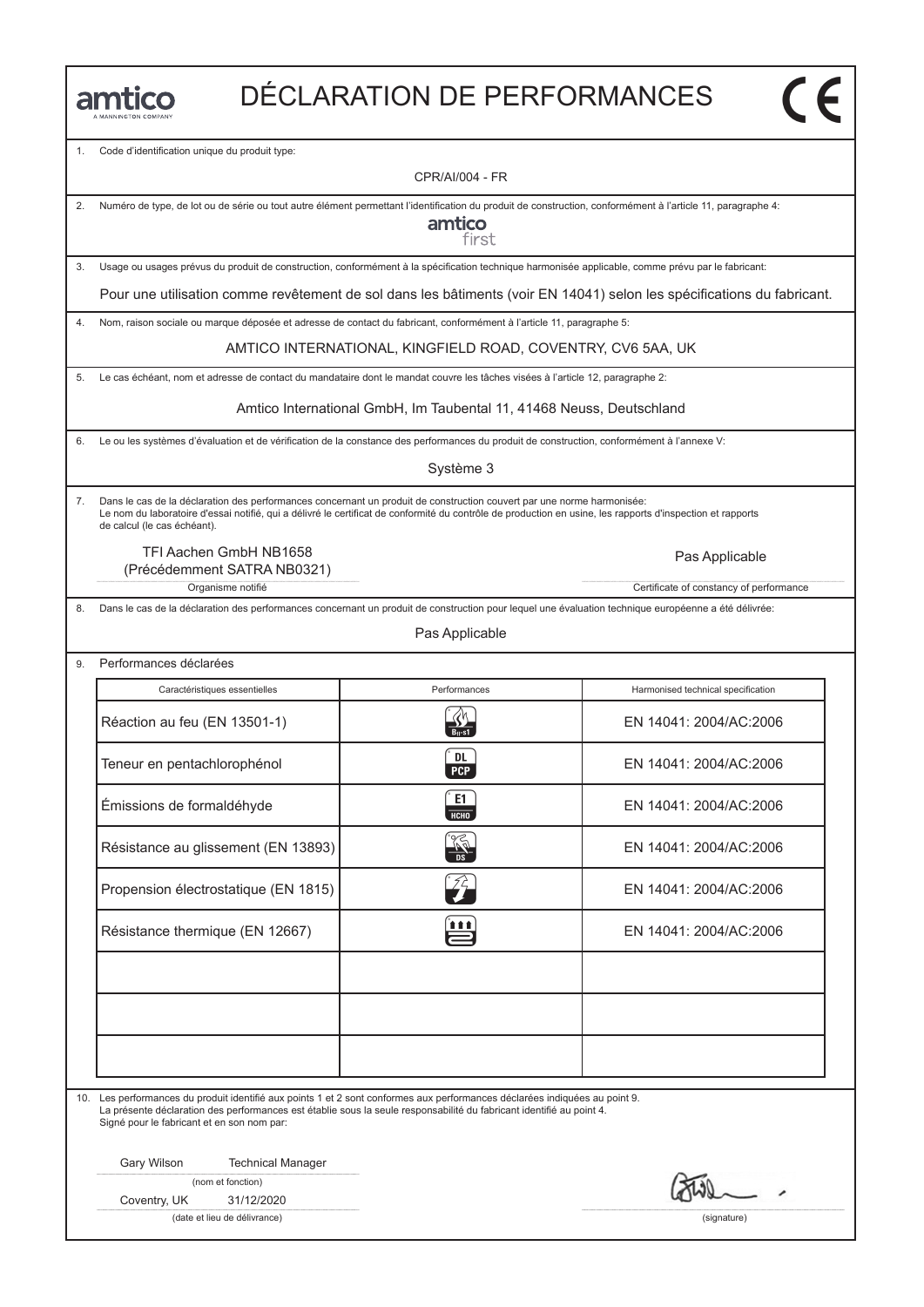#### PRESTATIEVERKLARING

Unique identification code of the product-type:

CPR/AI/004 - NL

2. Type-, partij- of serienummer, dan wel een ander identificatiemiddel voor het bouwproduct, zoals voorgeschreven in artikel 11, lid 4:

amtico first

3. Beoogde gebruiken van het bouwproduct, overeenkomstig de toepasselijke geharmoniseerde technische specificatie, zoals door de fabrikant bepaald:

Voor gebruik als vloerbekleding in gebouwen (zie EN 14041) volgens de specificaties van de fabrikant.

4. Naam, geregistreerde handelsnaam of geregistreerd handelsmerk en contactadres van de fabrikant, zoals voorgeschre ven in artikel 11, lid 5:

AMTICO INTERNATIONAL, KINGFIELD ROAD, COVENTRY, CV6 5AA, UK

5. Indien van toepassing, naam en contactadres van de gemachtigde wiens mandaat de in artikel 12, lid 2, vermelde taken bestrijkt:

Amtico International GmbH, Im Taubental 11, 41468 Neuss, Deutschland

6. Het systeem of de systemen voor de beoordeling en verificatie van de prestatiebestendigheid van het bouwproduct, vermeld in bijlage V:

Systeem 3

7. Indien de prestatieverklaring betrekking heeft op een bouwproduct dat onder een geharmoniseerde norm valt: Naam van de aangemelde testlaboratorium, dat het certificaat van overeenstemming van de productiecontrole in de fabriek, inspectierapporten en berekening rapporten (indien relevant) heeft uitgegeven.

TFI Aachen GmbH NB1658 Niet Van Toepassing (Eerder SATRA NB0321)

Aangemelde instantie certificaat van prestatiebestendigheid

8. Indien de prestatieverklaring betrekking heeft op een bouwproduct waarvoor een Europese technische beoordeling is afgegeven:

#### Niet Van Toepassing

| 9. | Aangegeven prestatie |
|----|----------------------|
|----|----------------------|

| Essentiële kenmerken               | Prestaties                   | Geharmoniseerde technische specificaties |
|------------------------------------|------------------------------|------------------------------------------|
| Reactie bij brand (EN 13501-1)     | $B0$ -s1                     | EN 14041: 2004/AC:2006                   |
| Gehalte pentachloorfenol           | <b>DL</b><br><b>PCP</b>      | EN 14041: 2004/AC:2006                   |
| Uitstoot van formaldehyde          | E1<br>НСНО                   | EN 14041: 2004/AC:2006                   |
| Slipweerstand (EN 13893)           |                              | EN 14041: 2004/AC:2006                   |
| Elektrostatische neiging (EN 1815) | $\mathcal{Z}_{\blacksquare}$ | EN 14041: 2004/AC:2006                   |
| Thermische weerstand (EN 12667)    | Ц                            | EN 14041: 2004/AC:2006                   |
|                                    |                              |                                          |
|                                    |                              |                                          |
|                                    |                              |                                          |

10. De prestaties van het in de punten 1 en 2 omschreven product zijn conform de in punt 9 aangegeven prestaties. Deze prestatieverklaring wordt verstrekt onder de exclusieve verantwoordelijkheid van de in punt 4 vermelde fabrikant: Ondertekend voor en namens de fabrikant door:

Gary Wilson Technical Manager

|  |  | (naam en functie) |
|--|--|-------------------|
|--|--|-------------------|

Coventry, UK 31/12/2020

(plaats en datum van afgifte) (handtekening)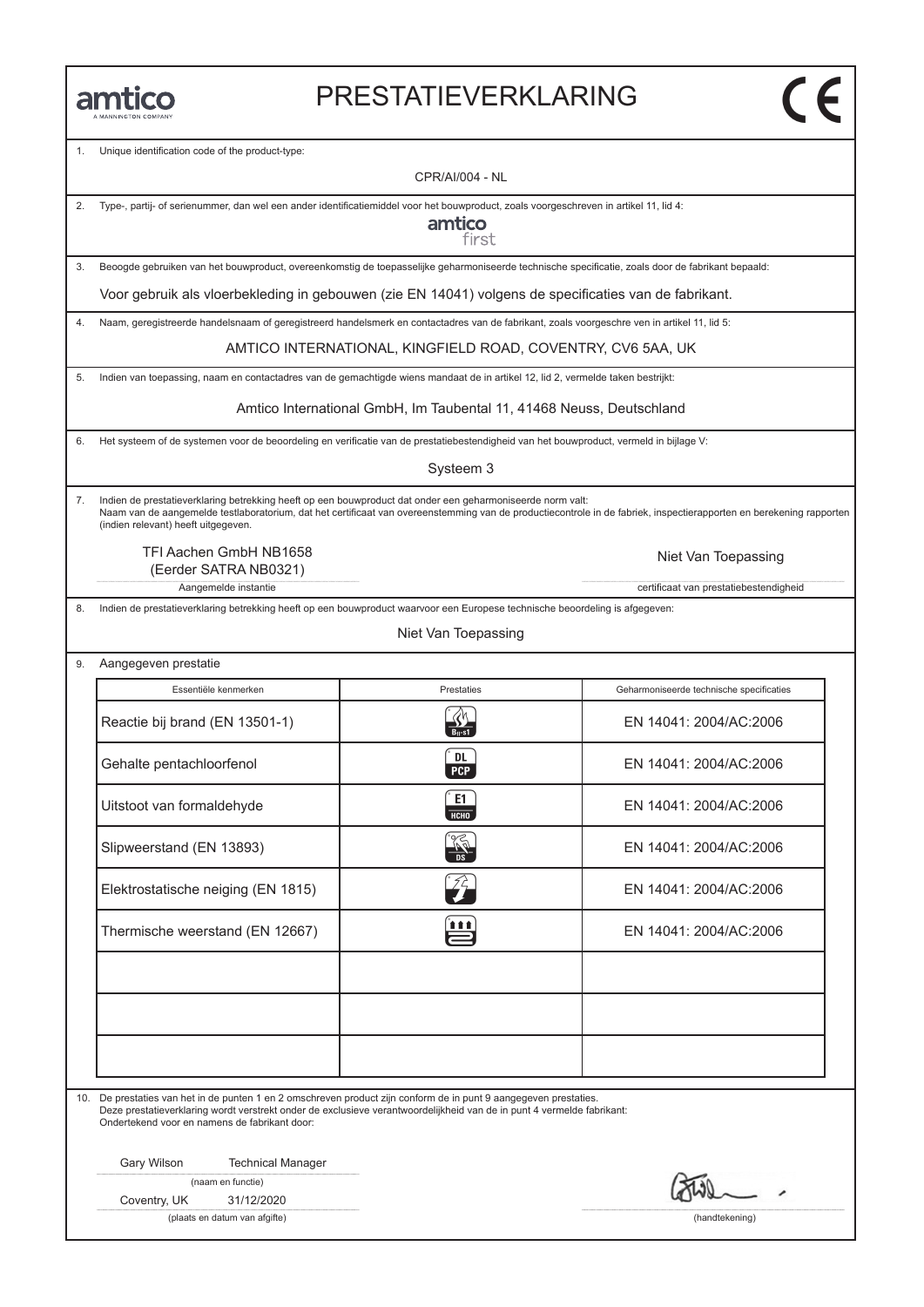#### LEISTUNGSERKLÄRUNG

Eindeutiger Kenncode des Produkttyps:

CPR/AI/004 - DE

|  |  | 2. Typen-, Chargen- oder Seriennummer oder ein anderes Kennzeichen zur Identifikation des Bauprodukts gemäß Artikel 11 Absatz 4: |  |
|--|--|----------------------------------------------------------------------------------------------------------------------------------|--|
|  |  |                                                                                                                                  |  |

amtico first

3. Vom Hersteller vorgesehener Verwendungszweck oder vorgesehene Verwendungszwecke des Bauprodukts gemäß der anwendbaren harmonisierten technischen Spezifikation:

Zur Nutzung als Bodenbelag in Gebäuden (siehe EN 14041) gemäß den Spezifikationen des Herstellers.

4. Name, eingetragener Handelsname oder eingetragene Marke und Kontaktanschrift des Herstellers gemäß Artikel 11 Absatz 5:

AMTICO INTERNATIONAL, KINGFIELD ROAD, COVENTRY, CV6 5AA, UK

5. Gegebenenfalls Name und Kontaktanschrift des Bevollmächtigten, der mit den Aufgaben gemäß Artikel 12 Absatz 2 beauftragt ist:

Amtico International GmbH, Im Taubental 11, 41468 Neuss, Deutschland

6. System oder Systeme zur Bewertung und Überprüfung der Leistungsbeständigkeit des Bauprodukts gemäß Anhang V:

System 3

7. Im Falle der Leistungserklärung, die ein Bauprodukt betrifft, das von einer harmonisierten Norm erfasst wird: Name des Prüflabors, das die Konformitätsbescheiigungt der werkseigenen Produktionskontrolle, Prüfberichte und Berechnungsberichte (soweit relevant) ausgestellt hat.

TFI Aachen GmbH NB1658 (Zuvor SATRA NB0321)

Notifizierte Stelle Leistungsbeständigkeitsbescheinigung

8. Im Falle der Leistungserklärung, die ein Bauprodukt betrifft, für das eine Europäische Technische Bewertung aus gestellt worden ist:

Nicht Zutreffend

9. Erklärte Leistungen

| Wesentliche Merkmale               | Leistung          | Harmonisierte techn. Spezifikation |
|------------------------------------|-------------------|------------------------------------|
| Brandverhalten (EN 13501-1)        |                   | EN 14041: 2004/AC:2006             |
| Gehalt an Pentachlorphenol         | DL.<br><b>PCP</b> | EN 14041: 2004/AC:2006             |
| Formaldehydemissionen              | E1<br>HCHO        | EN 14041: 2004/AC:2006             |
| Rutschhemmung (EN 13893)           |                   | EN 14041: 2004/AC:2006             |
| Elektrostatische Neigung (EN 1815) | ŹÈ                | EN 14041: 2004/AC:2006             |
| Wärmewiderstand (EN 12667)         | t t t             | EN 14041: 2004/AC:2006             |
|                                    |                   |                                    |
|                                    |                   |                                    |
|                                    |                   |                                    |

10. Die Leistung des Produkts/der Produkte gemäß den Nummern 1 und 2 entspricht der erklärten Leistung nach Nummer 9.

Verantwortlich für die Erstellung dieser Leistungserklärung ist allein der Hersteller oder der Bevollmächtigte gemäß Nummer 4 oder 5. Unterzeichnet für den Hersteller oder Bevollmächtigten und im Namen des Herstellers oder Bevollmächtigten von:

Gary Wilson Technical Manager

(Name und Funktion)

Coventry, UK 31/12/2020

(Datum und Ort) (Unterschrift)

Nicht Zutreffend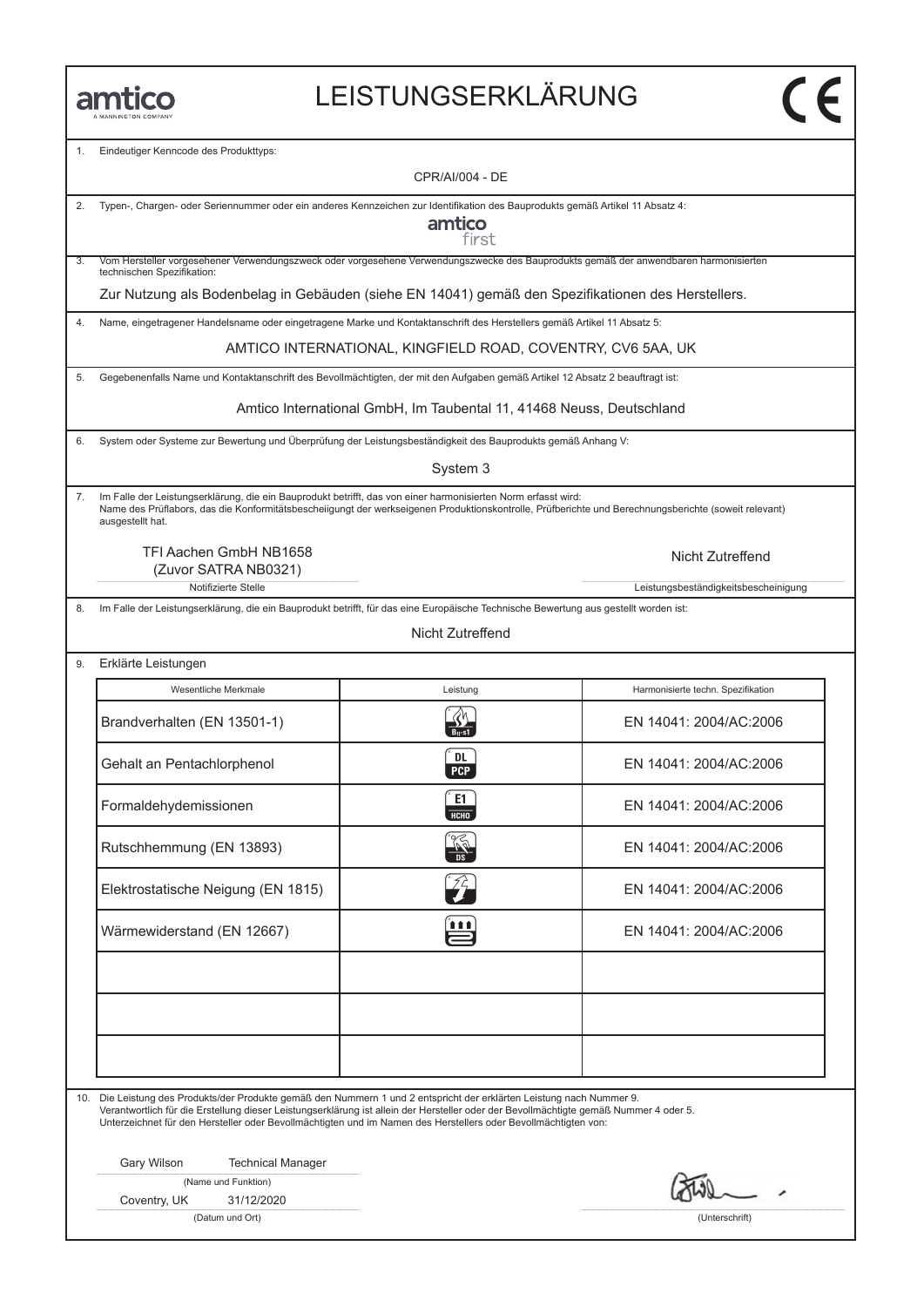# DEARBHÚ FEIDHMÍOCHTA

1. Cód uathúil aitheantais an chineáil táirge:

|    | CPR/AI/004 - IE                                                                                                                                                                                                                                                                                                              |                                                                      |                                            |  |  |  |
|----|------------------------------------------------------------------------------------------------------------------------------------------------------------------------------------------------------------------------------------------------------------------------------------------------------------------------------|----------------------------------------------------------------------|--------------------------------------------|--|--|--|
| 2. | Uimhir chineáil, baiscuimhir nó uimhir sraithe nó aon eilimint eile lena bhféadfar táirge foirgníochta a shainaithint, mar a cheanglaítear faoi Airteagal 11(4):                                                                                                                                                             |                                                                      |                                            |  |  |  |
|    | amtico<br>first                                                                                                                                                                                                                                                                                                              |                                                                      |                                            |  |  |  |
| 3. | An úsáid nó na húsáidí atá beartaithe don táirge foirgníochta, i gcomhréir leis an tsonraíocht theicniúil chomhchuibhithe is infheidhme, de réir mar a<br>shamhlaíonn an monaróir:<br>Le húsáid mar chlúdaigh urláir i bhfoirgnimh (féach GA 14,041) de réir shonraíochtaí an mhonaróra.                                     |                                                                      |                                            |  |  |  |
| 4. | Ainm, trádainm cláraithe nó trádmharc cláraithe agus seoladh an mhonaróra, mar a cheanglaítear faoi Airteagal 11(5):                                                                                                                                                                                                         |                                                                      |                                            |  |  |  |
|    |                                                                                                                                                                                                                                                                                                                              | AMTICO INTERNATIONAL, KINGFIELD ROAD, COVENTRY, CV6 5AA, UK          |                                            |  |  |  |
| 5. | I gcás inarb infheidhme, ainm agus seoladh teagmhála an ionadaí údaraithe a gcumhdaíonn a shainordú na cúraimí a shonraítear in Airteagal 12(2):                                                                                                                                                                             |                                                                      |                                            |  |  |  |
|    |                                                                                                                                                                                                                                                                                                                              | Amtico International GmbH, Im Taubental 11, 41468 Neuss, Deutschland |                                            |  |  |  |
| 6. | Córas nó córais measúnaithe agus fíoraithe seasmhachta feidhmíochta an táirge foirgníochta mar atá leagtha amach in Iarscríbhinn V:                                                                                                                                                                                          |                                                                      |                                            |  |  |  |
|    |                                                                                                                                                                                                                                                                                                                              | Córas 3                                                              |                                            |  |  |  |
| 7. | I gcás ina mbaineann an dearbhú feidhmíochta le táirge foirgníochta a chumhdaítear le caighdeán comhchuibhithe:<br>Ainm na saotharlainne tástála dá dtugtar fógra, go bhfuil d'eisigh an teastas comhlíonta i gcomhair rialú táirgeachta sa mhonarcha, tuarascálacha cigireachta<br>agus tuarascálacha ríomh (más ábhartha). |                                                                      |                                            |  |  |  |
|    | TFI Aachen GmbH NB1658<br>(Roimhe seo SATRA NB0321)                                                                                                                                                                                                                                                                          |                                                                      | Ní bhaineann le hábhar                     |  |  |  |
|    | comhlacht dá dtugtar fógra                                                                                                                                                                                                                                                                                                   |                                                                      | deimhniú maidir le seasmhacht feidhmíochta |  |  |  |
| 8. | I gcás ina mbaineann an dearbhú feidhmíochta le táirge foirgníochta ar eisíodh Measúnú Teicniúil Eorpach ina leith:                                                                                                                                                                                                          | Ní bhaineann le hábhar                                               |                                            |  |  |  |
|    |                                                                                                                                                                                                                                                                                                                              |                                                                      |                                            |  |  |  |
| 9. | An fheidhmíocht dhearbhaithe                                                                                                                                                                                                                                                                                                 |                                                                      |                                            |  |  |  |
|    | Saintréithe sár-riachtanacha                                                                                                                                                                                                                                                                                                 | Performance                                                          | Sonraíocht theicniúil chomhchuibhithe      |  |  |  |
|    | Imoibriú le tine (EN 13501-1)                                                                                                                                                                                                                                                                                                |                                                                      | EN 14041: 2004/AC:2006                     |  |  |  |
|    | Ábhar Peinteaclóraifeanól                                                                                                                                                                                                                                                                                                    | DL<br><b>PCP</b>                                                     | EN 14041: 2004/AC:2006                     |  |  |  |
|    | Astuithe Formaldehyd                                                                                                                                                                                                                                                                                                         | E1<br><b>HCHO</b>                                                    | EN 14041: 2004/AC:2006                     |  |  |  |
|    | Slip friotaíocht (EN 13893)                                                                                                                                                                                                                                                                                                  | KT<br>$\overline{\mathsf{DS}}$                                       | EN 14041: 2004/AC:2006                     |  |  |  |
|    | Claonadh Leictreastatach (EN 1815)                                                                                                                                                                                                                                                                                           | 72                                                                   | EN 14041: 2004/AC:2006                     |  |  |  |
|    | Friotaíocht Teirmeach (EN 12667)                                                                                                                                                                                                                                                                                             | 自自自                                                                  | EN 14041: 2004/AC:2006                     |  |  |  |
|    |                                                                                                                                                                                                                                                                                                                              |                                                                      |                                            |  |  |  |
|    |                                                                                                                                                                                                                                                                                                                              |                                                                      |                                            |  |  |  |
|    |                                                                                                                                                                                                                                                                                                                              |                                                                      |                                            |  |  |  |
|    |                                                                                                                                                                                                                                                                                                                              |                                                                      |                                            |  |  |  |
|    | 10. Tá feidhmíocht an táirge a shainaithnítear i bpointe 1 agus i bpointe 2 i gcomhréir leis an bhfeidhmíocht dhearb haithe i bpointe 9.<br>Is faoi fhreagracht an mhonaróra a shainaithnítear i bpointe 4 amháin a eisítear an dearbhú feidhmíochta seo.<br>Arna shíniú le haghaidh an mhonaróra agus thar a cheann ag:     |                                                                      |                                            |  |  |  |
|    | Gary Wilson<br><b>Technical Manager</b>                                                                                                                                                                                                                                                                                      |                                                                      |                                            |  |  |  |
|    | (ainm agus feidhm)                                                                                                                                                                                                                                                                                                           |                                                                      |                                            |  |  |  |
|    | 31/12/2020<br>Coventry, UK                                                                                                                                                                                                                                                                                                   |                                                                      |                                            |  |  |  |
|    | (áit agus dáta eisiúna)                                                                                                                                                                                                                                                                                                      |                                                                      | (síniú)                                    |  |  |  |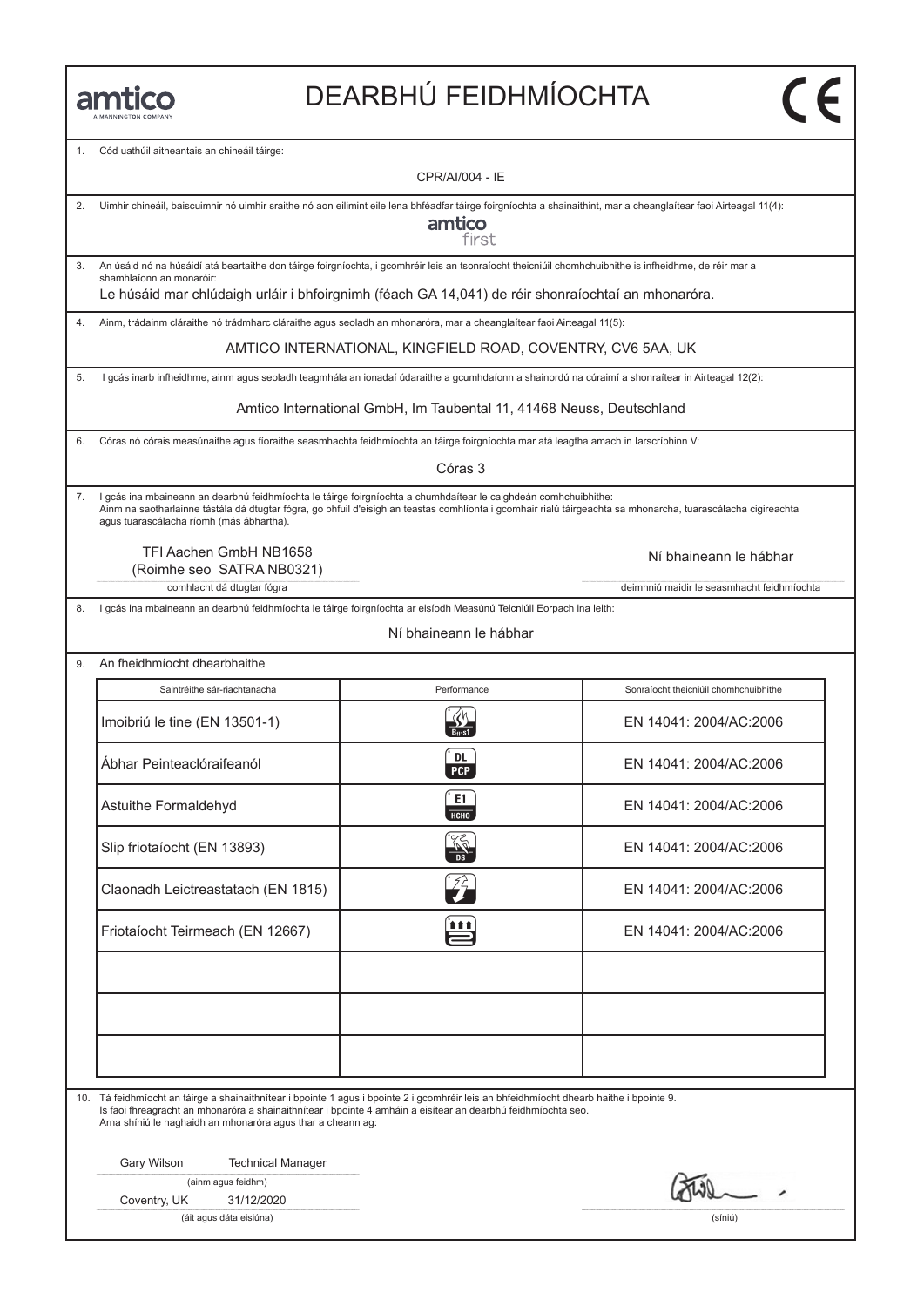#### YDEEVNEDEKLARATION

1. Varetypens unikke identifikationskode:

CPR/AI/004 - DK 2. Type-, parti- eller serienummer eller en anden form for angivelse, ved hjælp af hvilken byggevaren kan identificeres som krævet i henhold til artikel 11, stk. 4: amtico first 3. Byggevarens tilsigtede anvendelse eller anvendelser i overensstemmelse med den gældende harmoniserede tekniske specifikation som påtænkt af fabrikanten: Til brug som gulvbelægning i bygninger (se EN 14041) i henhold til producentens specifikationer. 4. Fabrikantens navn, registrerede firmabetegnelse eller registrerede varemærke og kontaktadresse som krævet i henhold til artikel 11, stk. 5: AMTICO INTERNATIONAL, KINGFIELD ROAD, COVENTRY, CV6 5AA, UK 5. I givet fald navn og kontaktadresse på den bemyndigede repræsentant, hvis mandat omfatter opgaverne i artikel 12, stk. 2: Amtico International GmbH, Im Taubental 11, 41468 Neuss, Deutschland6. Systemet eller systemerne til vurdering og kontrol af konstansen af byggevarens ydeevne, jf. bilag V: System 3 7. Hvis ydeevnedeklarationen vedrører en byggevare, der er omfattet af en harmoniseret standard: Navn på den anmeldte testlaboratorium, der har udstedt overensstemmelsesattest for fabrikkens egen produktionskontrol, inspektionsrapporter og beregning rapporter (hvis relevant). TFI Aachen GmbH NB1658 Ikke Anvendelig (Tidligere SATRA NB0321) bemyndiget organ attest for byggevarens ydeevnes konstans Hvis ydeevnedeklarationen vedrører en byggevare, for hvilken der er udstedt en europæisk teknisk vurdering: Ikke Anvendelig 9. Deklareret ydeevne Væsentlige egenskaber Marmoniserede tekniske specifikatione<br>Brandklasse (EN 13501-1) R EN 14041: 2004/AC:2006 Væsentlige egenskaber **Vasentlige Allen Armoniserede tekniske specifikationer** Ydeevne Harmoniserede tekniske specifikationer Brandklasse (EN 13501-1)<br>
Indholdet af pentachlorphenol (EN 14041: 2004/AC:2006<br>
PCP EN 14041: 2004/AC:2006 Februari 14041: 2004/AC:2006<br>
Formaldehydemissionen C EN 14041: 2004/AC:2006<br>
Formaldehydemissionen EN 14041: 2004/AC:2006 EN 14041: 2004/AC:2006<br>
EN 14041: 2004/AC:2006<br>
Skridsikkerhed (EN 13893) Elektrostatisk tilbøjelighed (EN 1815)<br>Elektrostatisk tilbøjelighed (EN 1815)<br>EN 14041: 2004/AC:2006 Elektrostatisk tilbøjelighed (EN 1815) en en en antalytisk modstand (EN 12667)<br>Termisk modstand (EN 12667) en en antalytisk modstand (EN 12667) en en antalytisk modstand (EN 12004/AC:2006 10. Ydeevnen for den byggevare, der er anført i punkt 1 og 2, er i overensstemmelse med den deklarerede ydeevne i punkt 9. Denne ydeevnedeklaration udstedes på eneansvar af den fabrikant, der er anført i punkt 4. Underskrevet for fabrikanten og på dennes vegne af: Gary Wilson Technical Manager (navn og stilling) Coventry, UK 31/12/2020 (sted og dato) (underskrift)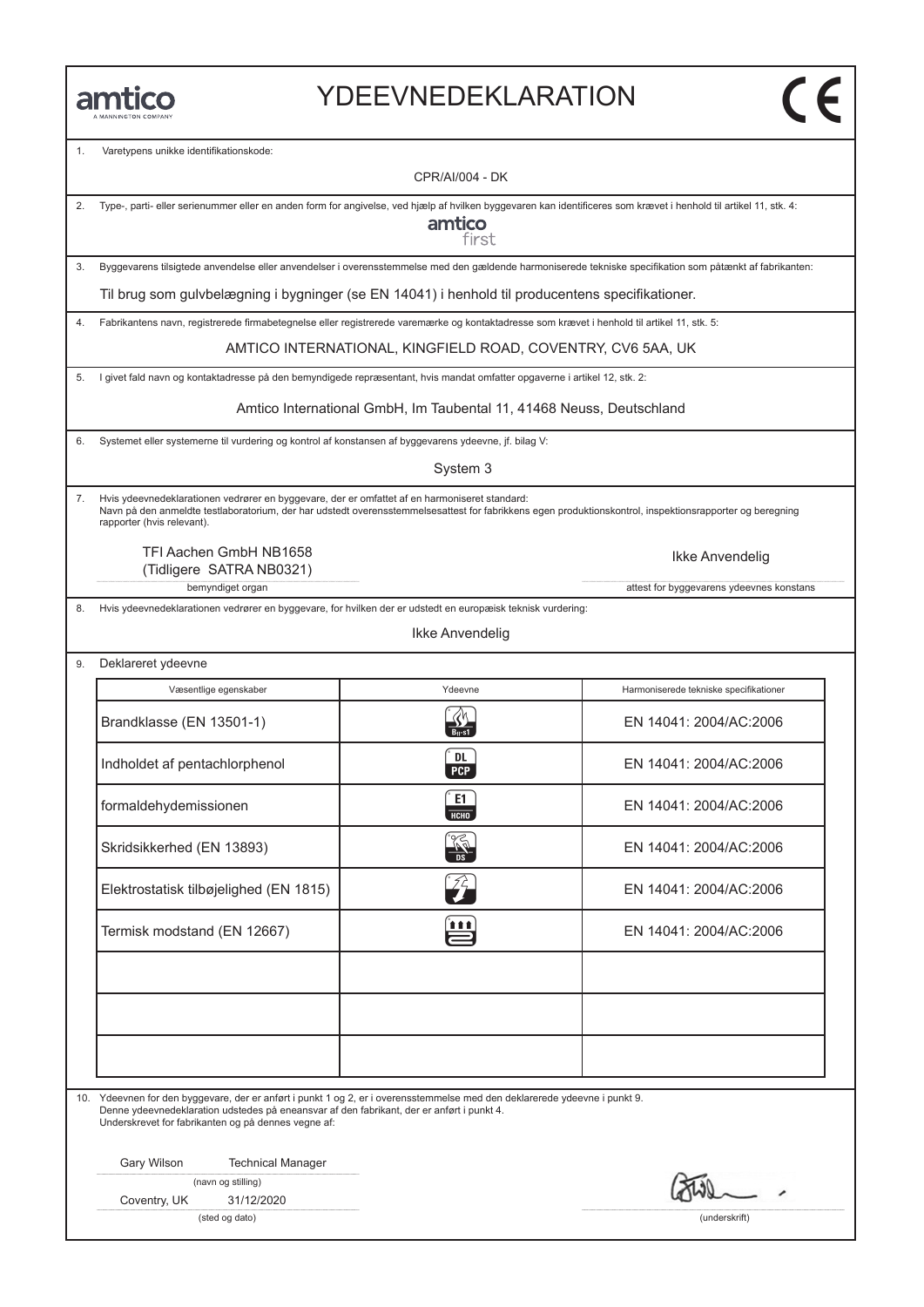#### PRESTANDADEKLARATION

1. Produkttypens unika identifikationskod:

CPR/AI/004 - SE 2. Typ-, parti- eller serienummer eller någon annan beteckning som möjliggör identifiering av byggprodukter i enlighet med artikel 11.4: amtico first 3. Byggproduktens avsedda användning eller användningar i enlighet med den tillämpliga, harmoniserade tekniska specifikationen, såsom förutsett av tillverkaren: För användning som golvbeläggning i byggnader (se EN 14041) enligt tillverkarens specifikationer. 4. Tillverkarens namn, registrerade företagsnamn eller registrerade varumärke samt kontaktadress enligt vad som krävs i artikel 11.5: AMTICO INTERNATIONAL, KINGFIELD ROAD, COVENTRY, CV6 5AA, UK 5. I tillämpliga fall namn och kontaktadress för tillverkarens representant vars mandat omfattar de uppgifter som anges i artikel 12.2: Amtico International GmbH, Im Taubental 11, 41468 Neuss, Deutschland6. Systemet eller systemen för bedömning och fortlöpande kontroll av byggproduktens prestanda enligt bilaga V: System 3 7. För det fall att prestandadeklarationen avser en byggprodukt som omfattas av en harmoniserad standard: Namn på det anmälda testlaboratorium, som har utfärdat ett intyg om överensstämmelse i fabrik, inspektionsrapporter och rapporter beräkning (om relevant). TFI Aachen GmbH NB1658 Inte Tillämplig (Tidigare SATRA NB0321) anmält organ intyg om kontinuitet för produktens prestanda 8. För det fall att prestandadeklarationen avser en byggprodukt för vilken en europeisk teknisk bedömning har utfärdats: Inte Tillämplig 9. Angiven prestanda Väsentliga egenskaper Prestanda Harmoniserad teknisk specifikation<br>Reaktion vid brandpåverkan (EN 13501-1) EN 14041: 2004/AC:2006 Väsentliga egenskaper **Prestanda** Harmoniserad teknisk specifikation Reaktion vid brandpåverkan EN 14041: 2004/AC:2006<br>
Innehåll av pentaklorfenol (EN 13501-1)<br>
EN 14041: 2004/AC:2006 Innehåll av pentaklorfenol (1999) och EN 14041: 2004/AC:2006<br>
Formaldehyd Utsläpp (1999) och EN 14041: 2004/AC:2006 EN 14041: 2004/AC:2006<br>
Halkskydd (EN 13893)<br>
Halkskydd (EN 13893) Elektrostatisk benägenhet (EN 1815)<br>Elektrostatisk benägenhet (EN 1815)<br>EN 14041: 2004/AC:2006 Elektrostatisk benägenhet (EN 1815) en et EN 14041: 2004/AC:2006<br>Termisk resistans (EN 12667) en et EN 14041: 2004/AC:2006 10. Prestandan för den produkt som anges i punkterna 1 och 2 överensstämmer med den prestanda som anges i punkt 9. Denna prestandadeklaration utfärdas på eget ansvar av den tillverkare som anges under punkt 4. Undertecknat för tillverkaren av: Gary Wilson Technical Manager (namn och befattning) Coventry, UK 31/12/2020 (plats och dag för utfärdande) (namnteckning)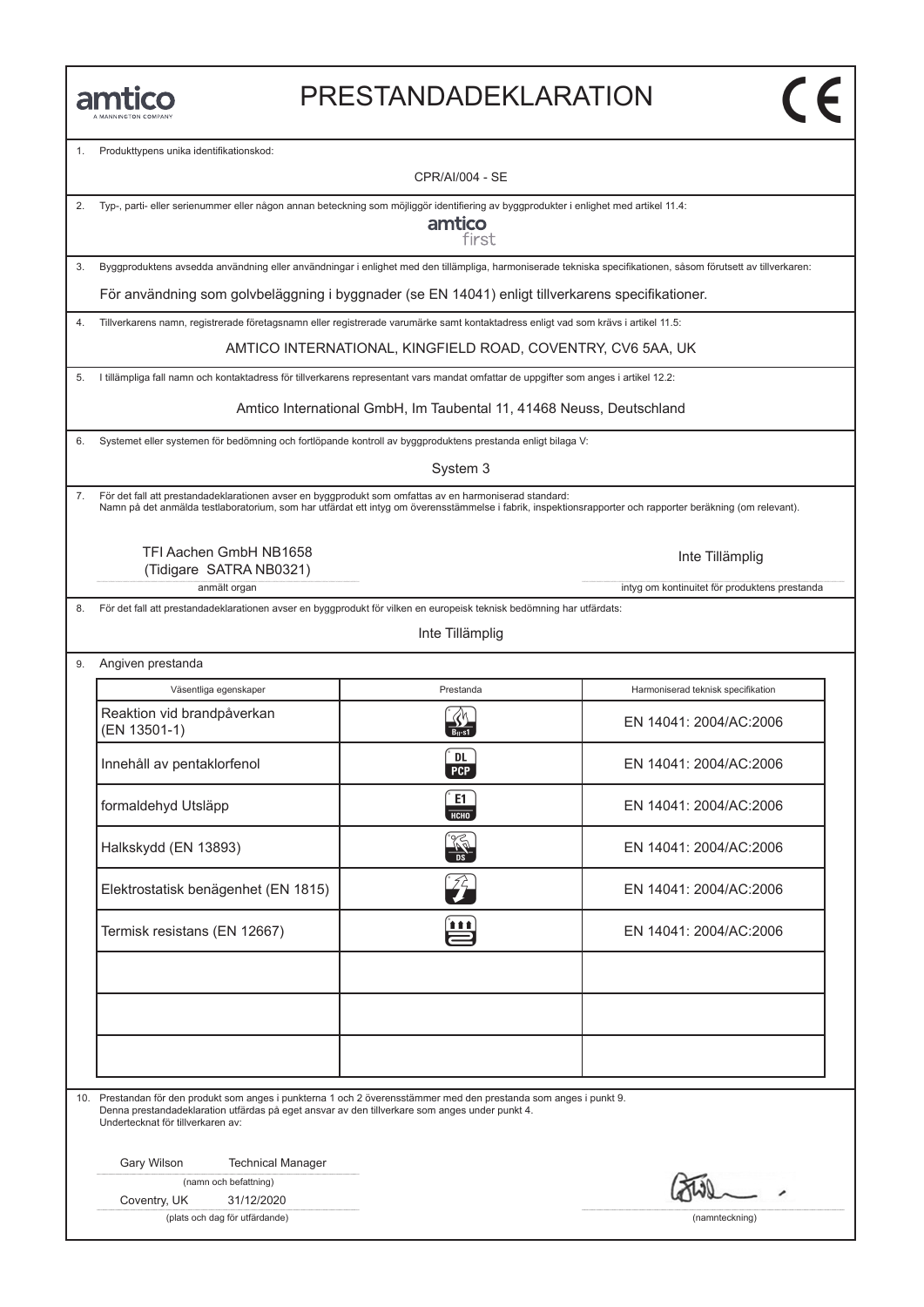# SUORITUSTASOILMOITUS

| 1.                                     | Tuotetyypin yksilöllinen tunniste:                                                                                                                               |                                                                                                                                                                                                                                                          |                                            |  |  |
|----------------------------------------|------------------------------------------------------------------------------------------------------------------------------------------------------------------|----------------------------------------------------------------------------------------------------------------------------------------------------------------------------------------------------------------------------------------------------------|--------------------------------------------|--|--|
|                                        |                                                                                                                                                                  | CPR/AI/004 - FI                                                                                                                                                                                                                                          |                                            |  |  |
| 2.                                     | Tyyppi-, erä- tai sarjanumero tai muu merkintä, jonka ansiosta rakennustuotteet voidaan tunnistaa, kuten 11 artiklan 4 kohdassa edellytetään:<br>amtico<br>first |                                                                                                                                                                                                                                                          |                                            |  |  |
| 3.                                     |                                                                                                                                                                  | Valmistajan ennakoima, sovellettavan yhdenmukaistetun teknisen eritelmän mukainen rakennustuotteen aiottu käyt tötarkoitus tai -tarkoitukset:                                                                                                            |                                            |  |  |
|                                        |                                                                                                                                                                  | Käytettäväksi lattia rakennuksissa (ks. EN 14041) mukaan valmistajan ohjeiden.                                                                                                                                                                           |                                            |  |  |
| 4.                                     |                                                                                                                                                                  | Valmistajan nimi, rekisteröity kauppanimi tai tavaramerkki sekä osoite, josta valmistajaan saa yhteyden, kuten 11 artiklan 5 kohdassa edellytetään:                                                                                                      |                                            |  |  |
|                                        |                                                                                                                                                                  | AMTICO INTERNATIONAL, KINGFIELD ROAD, COVENTRY, CV6 5AA, UK                                                                                                                                                                                              |                                            |  |  |
| 5.                                     |                                                                                                                                                                  | Mahdollisen valtuutetun edustajan, jonka toimeksiantoon kuuluvat 12 artiklan 2 kohdassa eritellyt tehtävät, nimi sekä osoite, josta tähän saa yhteyden:                                                                                                  |                                            |  |  |
|                                        |                                                                                                                                                                  | Amtico International GmbH, Im Taubental 11, 41468 Neuss, Deutschland                                                                                                                                                                                     |                                            |  |  |
| 6.                                     |                                                                                                                                                                  | Rakennustuotteen suoritustason pysyvyyden arviointi- ja varmennusjärjestelmä(t) liitteen V mukaisesti:                                                                                                                                                   |                                            |  |  |
|                                        |                                                                                                                                                                  | Järjestelmä 3                                                                                                                                                                                                                                            |                                            |  |  |
| 7.<br>raportit (tarvittaessa).         |                                                                                                                                                                  | Kun kyse on yhdenmukaistetun standardin piiriin kuuluvan rakennustuotteen suoritustasoilmoituksesta:<br>Nimi ilmoitetun testauslaboratorion, joka on antanut todistuksen vaatimustenmukaisuuden tehtaan tuotannon ohjaus, tarkastusraportit ja laskennan |                                            |  |  |
|                                        | TFI Aachen GmbH NB1658<br>(Aikaisemmin SATRA NB0321)                                                                                                             |                                                                                                                                                                                                                                                          | Ei sovelleta                               |  |  |
| 8.                                     | ilmoitettu laitos                                                                                                                                                | Kun kyse on suoritustasoilmoituksesta, joka koskee rakennustuotetta, josta on annettu eurooppalainen tekninen arviointi:                                                                                                                                 | sertifikaatin suoritustasojen pysyvyydestä |  |  |
|                                        |                                                                                                                                                                  | Ei sovelleta                                                                                                                                                                                                                                             |                                            |  |  |
| Ilmoitetut suoritustasot<br>9.         |                                                                                                                                                                  |                                                                                                                                                                                                                                                          |                                            |  |  |
|                                        | Perusominaisuudet                                                                                                                                                | Suoritustaso                                                                                                                                                                                                                                             | Yhdenmukaistetut tekniset eritelmät        |  |  |
|                                        | Reagointi tuleen (EN 13501-1)                                                                                                                                    |                                                                                                                                                                                                                                                          | EN 14041: 2004/AC:2006                     |  |  |
|                                        | Sisällöstä Pentakloorifenolia                                                                                                                                    | DL<br><b>PCP</b>                                                                                                                                                                                                                                         | EN 14041: 2004/AC:2006                     |  |  |
| Formaldehyd päästöt                    |                                                                                                                                                                  | E1<br>НСНО                                                                                                                                                                                                                                               | EN 14041: 2004/AC:2006                     |  |  |
|                                        | Liukastumisenesto (EN 13893)                                                                                                                                     | أصحره<br>$\frac{d\Delta \phi}{d\Omega}$                                                                                                                                                                                                                  | EN 14041: 2004/AC:2006                     |  |  |
|                                        | Sähköstaattinen taipumus (EN 1815)                                                                                                                               | $Z_T$                                                                                                                                                                                                                                                    | EN 14041: 2004/AC:2006                     |  |  |
|                                        | Lämmönkestävyys (EN 12667)                                                                                                                                       | <b>ASS</b>                                                                                                                                                                                                                                               | EN 14041: 2004/AC:2006                     |  |  |
|                                        |                                                                                                                                                                  |                                                                                                                                                                                                                                                          |                                            |  |  |
|                                        |                                                                                                                                                                  |                                                                                                                                                                                                                                                          |                                            |  |  |
| Valmistajan puolesta allekirjoittanut: |                                                                                                                                                                  | 10. Edellä 1 ja 2 kohdassa yksilöidyn tuotteen suoritustasot ovat 9 kohdassa ilmoitettujen suoritustasojen mukaiset.<br>Tämä suoritustasoilmoitus on annettu 4 kohdassa ilmoitetun valmistajan yksinomaisella vastuulla:                                 |                                            |  |  |
| Gary Wilson                            | <b>Technical Manager</b><br>(nimi, tehtävä)                                                                                                                      |                                                                                                                                                                                                                                                          |                                            |  |  |
| Coventry, UK                           | 31/12/2020<br>(paikka ja päivämäärä)                                                                                                                             |                                                                                                                                                                                                                                                          | (allekirjoitus)                            |  |  |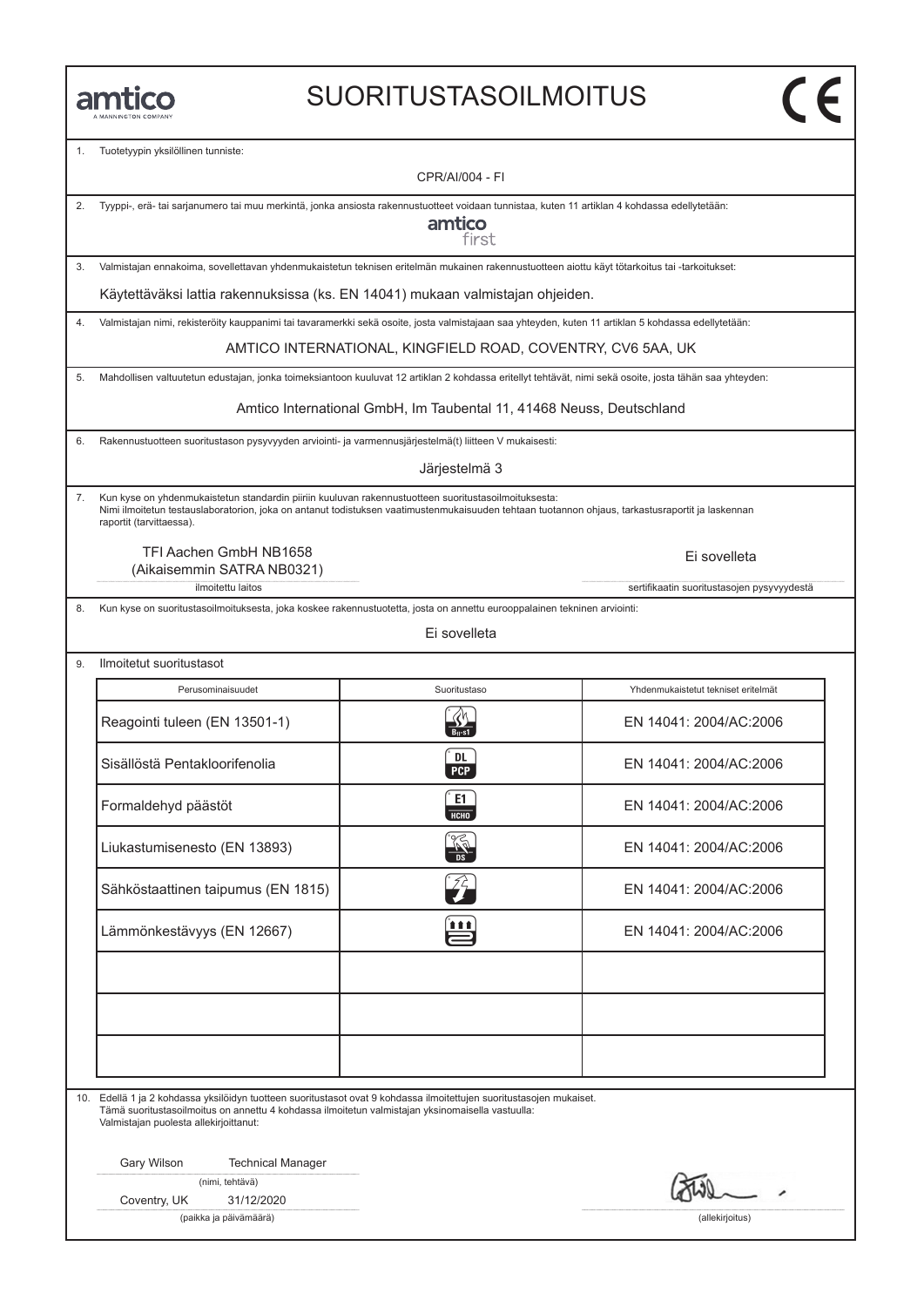|    |                                                                                                                                                                                                                                                                                                       |                                                                      | $\blacksquare$ mtico DEKLARACJA WŁAŚCIWOŚCI U YTKOWYCH $\blacksquare$ |
|----|-------------------------------------------------------------------------------------------------------------------------------------------------------------------------------------------------------------------------------------------------------------------------------------------------------|----------------------------------------------------------------------|-----------------------------------------------------------------------|
| 1. | Niepowtarzalny kod identyfikacyjny typu wyrobu:                                                                                                                                                                                                                                                       |                                                                      |                                                                       |
|    |                                                                                                                                                                                                                                                                                                       | CPR/AI/004 - PL                                                      |                                                                       |
| 2. | Numer typu, partii lub serii lub jakikolwiek inny element umożliwiający identyfikację wyrobu budowlanego, wyma gany zgodnie z art. 11 ust. 4:                                                                                                                                                         | amtico<br>first                                                      |                                                                       |
| 3. | Przewidziane przez producenta zamierzone zastosowanie lub zastosowania wyrobu budowlanego zgodnie z mającą zastosowanie zharmonizowaną<br>specyfikacją techniczną:                                                                                                                                    |                                                                      |                                                                       |
|    | Do stosowania jako wykładzina w budynkach (patrz EN 14041), zgodnie ze specyfikacjami producenta.                                                                                                                                                                                                     |                                                                      |                                                                       |
| 4. | Nazwa, zastrzeżona nazwa handlowa lub zastrzeżony znak towarowy oraz adres kontaktowy producenta, wymagany zgodnie z art. 11 ust. 5:                                                                                                                                                                  |                                                                      |                                                                       |
|    |                                                                                                                                                                                                                                                                                                       | AMTICO INTERNATIONAL, KINGFIELD ROAD, COVENTRY, CV6 5AA, UK          |                                                                       |
| 5. | W stosownych przypadkach nazwa i adres kontaktowy upoważnionego przedstawiciela, którego pełnomocnictwo obejmuje zadania określone w art. 12 ust. 2:                                                                                                                                                  |                                                                      |                                                                       |
|    |                                                                                                                                                                                                                                                                                                       | Amtico International GmbH, Im Taubental 11, 41468 Neuss, Deutschland |                                                                       |
| 6. | System lub systemy oceny i weryfikacji stałości właściwości użytkowych wyrobu budowlanego określone w załączniku V:                                                                                                                                                                                   |                                                                      |                                                                       |
|    |                                                                                                                                                                                                                                                                                                       | System 3                                                             |                                                                       |
| 7. | W przypadku deklaracji właściwości użytkowych dotyczącej wyrobu budowlanego objętego normą zharmonizowaną:<br>Nazwa notyfikowanego laboratorium testowego, które wydało certyfikat zgodności zakładowej kontroli produkcji, sprawozdania z inspekcji oraz raportów<br>obliczeniowych (jeśli dotyczy). |                                                                      |                                                                       |
|    | TFI Aachen GmbH NB1658<br>(Wcześniej SATRA NB0321)                                                                                                                                                                                                                                                    |                                                                      | Nie dotyczy                                                           |
|    | notyfikowana                                                                                                                                                                                                                                                                                          |                                                                      | certyfikat stałości właściwości użytkowych                            |
| 8. | W przypadku deklaracji właściwości użytkowych dotyczącej wyrobu budowlanego, dla którego wydana została europejska ocena techniczna:                                                                                                                                                                  | Nie dotyczy                                                          |                                                                       |
| 9. | Deklarowane właściwości użytkowe                                                                                                                                                                                                                                                                      |                                                                      |                                                                       |
|    | Zasadnicze charakterystyki                                                                                                                                                                                                                                                                            | Właściwości użytkowe                                                 | Zharmonizowana specyfikacja techniczna                                |
|    | reakcja na ogień (EN 13501-1)                                                                                                                                                                                                                                                                         |                                                                      | EN 14041: 2004/AC:2006                                                |
|    | Zawartość pięciochlorofenol                                                                                                                                                                                                                                                                           | <b>DL</b><br><b>PCP</b>                                              | EN 14041: 2004/AC:2006                                                |
|    | emisji formaldehydu                                                                                                                                                                                                                                                                                   | E1<br>нсно                                                           | EN 14041: 2004/AC:2006                                                |
|    | przeciwpoślizgowość (EN 13893)                                                                                                                                                                                                                                                                        |                                                                      | EN 14041: 2004/AC:2006                                                |
|    | Skłonność elektrostatyczna<br>(EN 1815)                                                                                                                                                                                                                                                               | $\widehat{Z}$                                                        | EN 14041: 2004/AC:2006                                                |
|    | Odporność termiczna (EN 12667)                                                                                                                                                                                                                                                                        | <b>111</b>                                                           | EN 14041: 2004/AC:2006                                                |
|    |                                                                                                                                                                                                                                                                                                       |                                                                      |                                                                       |
|    |                                                                                                                                                                                                                                                                                                       |                                                                      |                                                                       |
|    | 10. Właściwości użytkowe wyrobu określone w pkt 1 i 2 są zgodne z właściwościami użytkowymi deklarowanymi w pkt 9.<br>Niniejsza deklaracja właściwości użytkowych wydana zostaje na wyłączną odpowiedzialność producenta określonego w pkt 4.<br>W imieniu producenta podpisał(-a):                   |                                                                      |                                                                       |
|    | Gary Wilson<br><b>Technical Manager</b>                                                                                                                                                                                                                                                               |                                                                      |                                                                       |
|    | (nazwisko i stanowisko)<br>Coventry, UK<br>31/12/2020                                                                                                                                                                                                                                                 |                                                                      |                                                                       |
|    |                                                                                                                                                                                                                                                                                                       |                                                                      |                                                                       |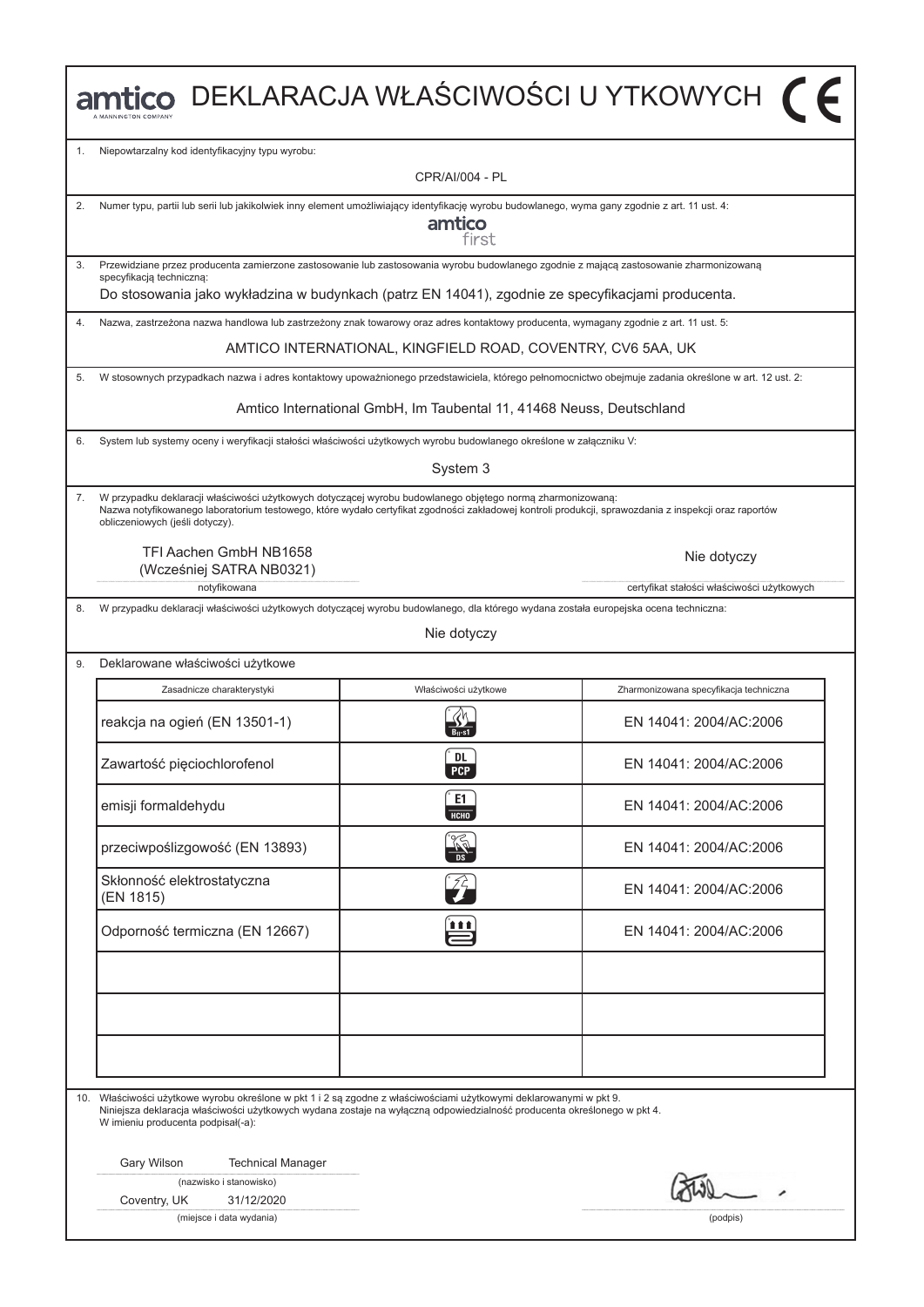#### VASTAVUSDEKLARATSIOON

1. Toote tüϋbi unikaalne identifitseerimise kood:

CPR/AI/004 - EE

2. Tüϋp, partii, seeria number vöi mis iganes teine vöimaldab toodet identifitseerida vastavalt Artiklis 11(4):

amtico first

3. Materjalile määratud kasutusvöimalused vöi-kohad vastavalt tootja vastavale tehnilsele spetsifikatsioonile:

Kasutuseks ehitustel pörandakattena (vaata EN 14041) vastavalt tootja juhistele ja spetsifikatsioon

4. Nimi, registreeritud kaubanimi vöi registreeritud kaubamärk ja tootja kontaktaadress vastavalt Artiklis 11 (5):

AMTICO INTERNATIONAL, KINGFIELD ROAD, COVENTRY, CV6 5AA, UK

5. Kus vajalik, siis ka autoriseeritud esindaja nimi ja kontaktaadress juhul kui esindaja mandaadid katavad ülesanded mis määratletud Artiklis 12 (2):

Amtico International GmbH, Im Taubental 11, 41468 Neuss, Deutschland

6. Süsteem vöi hindamise süsteem ja toote omaduste püsivuse hindamine nagu on sätestatud lisas V:

Süsteem 3

7. Juhul kui toote vastavuse deklareerimine on kaetud harmoniseeritud standardite süsteemiga: Vastava laboratooriumi vöi asutuse nimi, kes on väljastanud sertifikaadi tehase tootmise vastavuse kohta, inspekteerimise reportid ja kalkulatsioonide raportid (juhul kui see peaks olema vajalik):

TFI Aachen GmbH NB1658 (Varasemalt SATRA NB0321)

Vastav asutus omaduste püsivuse sertifkaat

8. Juhul kui vastavusdeklaratsioon puuduab ehitustoodet mille puhul on vajalik väljastada European Technical Assessment Dokument:

Ei ole vajalik

| Olulised Omadused                    | Tulemus          | Harmoneeritud Tehniline Spetsifikatsioon |
|--------------------------------------|------------------|------------------------------------------|
| Tulekindlus (EN 13501-1)             |                  | EN 14041: 2004/AC:2006                   |
| Pentaklorofenooli sisaldus           | DL<br><b>PCP</b> | EN 14041: 2004/AC:2006                   |
| Formaldehüüdide emissioonid          | E1<br>HT         | EN 14041: 2004/AC:2006                   |
| Libisemiskindlus (EN 13893)          |                  | EN 14041: 2004/AC:2006                   |
| Elektrostaatiline kalduvus (EN 1815) |                  | EN 14041: 2004/AC:2006                   |
| Termiline vastupidavus (EN 12667)    | 1 I I            | EN 14041: 2004/AC:2006                   |
|                                      |                  |                                          |
|                                      |                  |                                          |
|                                      |                  |                                          |

10. Toote omadused identifitseeritud punktides 1 ja 2 on vastavuses deklareeritud omandusega punktis 9. See vastavusdeklaratsioon on välja antud punktis 4 identifitseeritud tootja ainuvastutusel. Allkirjastatud tootja poolt ja nimel:

Gary Wilson Technical Manager

|  | (Nimi and funktsioon) |
|--|-----------------------|
|--|-----------------------|

Coventry, UK 31/12/2020

(Väljastamise aeg ja koht) (Allkiri)

Ei ole vajalik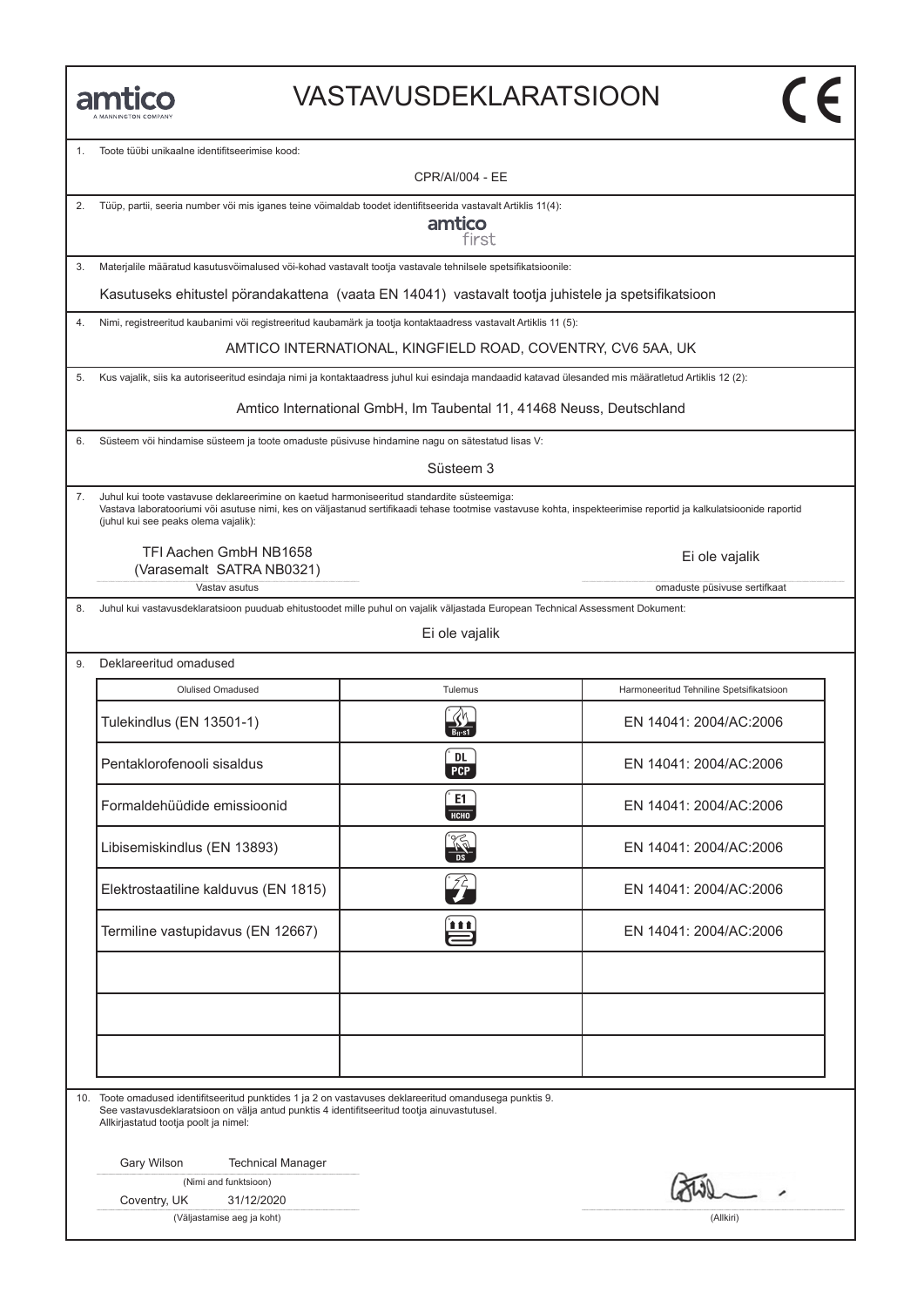|    | amtico                                                                                                                                                                                                                                                                                           |                                                                      | EKSPLUATĀCIJAS ĪPAŠĪBU DEKLARĀCIJA                                         |
|----|--------------------------------------------------------------------------------------------------------------------------------------------------------------------------------------------------------------------------------------------------------------------------------------------------|----------------------------------------------------------------------|----------------------------------------------------------------------------|
| 1. | Unikāls izstrādājuma tipa identifikācijas numurs:                                                                                                                                                                                                                                                |                                                                      |                                                                            |
|    |                                                                                                                                                                                                                                                                                                  | CPR/AI/004 - LV                                                      |                                                                            |
| 2. | Tipa, partijas vai sērijas numurs vai kāds cits būvizstrādājuma identifikācijas elements, kā noteikts 11. panta 4. punktā:                                                                                                                                                                       | amtico<br>first                                                      |                                                                            |
| 3. | Būvizstrādājuma paredzētais izmantojums vai izmantojumi saskaņā ar piemērojamo saskaņoto tehnisko specifikāciju, kā paredzējis ražotājs:                                                                                                                                                         |                                                                      |                                                                            |
|    | Izmantošanai kā grīdas segums ēkās (sk. EN 14041) saskanā ar razotaja specifikācijā.                                                                                                                                                                                                             |                                                                      |                                                                            |
| 4. | Ražotāja nosaukums, reģistrētais komercnosaukums vai reģistrētā preču zīme un kontaktadrese, kā noteikts 11. panta 5. punktā:                                                                                                                                                                    |                                                                      |                                                                            |
|    |                                                                                                                                                                                                                                                                                                  | AMTICO INTERNATIONAL, KINGFIELD ROAD, COVENTRY, CV6 5AA, UK          |                                                                            |
| 5. | Vajadzības gadījumā tā pilnvarotā pārstāvja vārds un kontaktadrese, kura pilnvaras attiecas uz 12. panta 2. punktā nosauktajiem uzdevumiem:                                                                                                                                                      |                                                                      |                                                                            |
|    |                                                                                                                                                                                                                                                                                                  | Amtico International GmbH, Im Taubental 11, 41468 Neuss, Deutschland |                                                                            |
| 6. | Ekspluatācijas īpašību noturības novērtējuma un pārbaudes sistēma vai sistēmas, kā noteikts V pielikumā:                                                                                                                                                                                         |                                                                      |                                                                            |
|    |                                                                                                                                                                                                                                                                                                  | Sistēma 3                                                            |                                                                            |
| 7. | Gadījumā, ja ekspluatācijas īpašību deklarācija attiecas uz būvizstrādājumu, kuram ir saskaņotais standarts:<br>Apstiprinātās testēšanas laboratorijas nosaukums, kas izsniegusi atbilstības sertifikātu par razošanas procesa kontroli, pārbaudes un aprēkinu zinojumus<br>(attiecīgā gadījuma) |                                                                      |                                                                            |
|    | TFI Aachen GmbH NB1658<br>(lepriekš SATRA NB0321)<br>paziņotā institūcija                                                                                                                                                                                                                        |                                                                      | Netaikoma<br>pēc vajadzības - ekspluatācijas īpašību noturības sertifikātu |
| 8. | Gadījumā, ja ekspluatācijas īpašību deklarācija attiecas uz būvizstrādājumu, kuram ir izdots Eiropas tehniskais novēr tējums:                                                                                                                                                                    |                                                                      |                                                                            |
|    |                                                                                                                                                                                                                                                                                                  | Netaikoma                                                            |                                                                            |
| 9. | Deklarētās ekspluatācijas īpašības                                                                                                                                                                                                                                                               |                                                                      |                                                                            |
|    | Būtiskie raksturlielumi                                                                                                                                                                                                                                                                          | Ekspluatācijas īpašības                                              | Saskanota tehniskā specifikācija                                           |
|    | Reakcija uz uguni (EN 13501-1)                                                                                                                                                                                                                                                                   |                                                                      | EN 14041: 2004/AC:2006                                                     |
|    | Pentahlorfernola saturs                                                                                                                                                                                                                                                                          | <b>DL</b><br><b>PCP</b>                                              | EN 14041: 2004/AC:2006                                                     |
|    | Formaldehīda Emisijas                                                                                                                                                                                                                                                                            | E1<br><b>HCHO</b>                                                    | EN 14041: 2004/AC:2006                                                     |
|    | Pretslīdes īpašības (EN 13893)                                                                                                                                                                                                                                                                   |                                                                      | EN 14041: 2004/AC:2006                                                     |
|    | Elektrostatiskā tieksme (EN 1815)                                                                                                                                                                                                                                                                |                                                                      | EN 14041: 2004/AC:2006                                                     |
|    | Termiskā pretestība (EN 12667)                                                                                                                                                                                                                                                                   | <b>111</b>                                                           | EN 14041: 2004/AC:2006                                                     |
|    |                                                                                                                                                                                                                                                                                                  |                                                                      |                                                                            |
|    | 10. Pielikuma 1. un 2. punktā norādītā izstrādājuma ekspluatācijas īpašības atbilst 9. punktā norādītajām deklarētajām ekspluatācijas īpašībām.                                                                                                                                                  |                                                                      |                                                                            |
|    | Par šo izdoto ekspluatācijas īpašību deklarāciju ir atbildīgs vienīgi 4. punktā norādītais ražotājs.<br>Parakstīts ražotāja vārdā:<br>Gary Wilson                                                                                                                                                |                                                                      |                                                                            |
|    | <b>Technical Manager</b><br>(vārds, uzvārds, amats)                                                                                                                                                                                                                                              |                                                                      |                                                                            |
|    | Coventry, UK<br>31/12/2020<br>(izdošanas vieta un datums)                                                                                                                                                                                                                                        |                                                                      | (paraksts)                                                                 |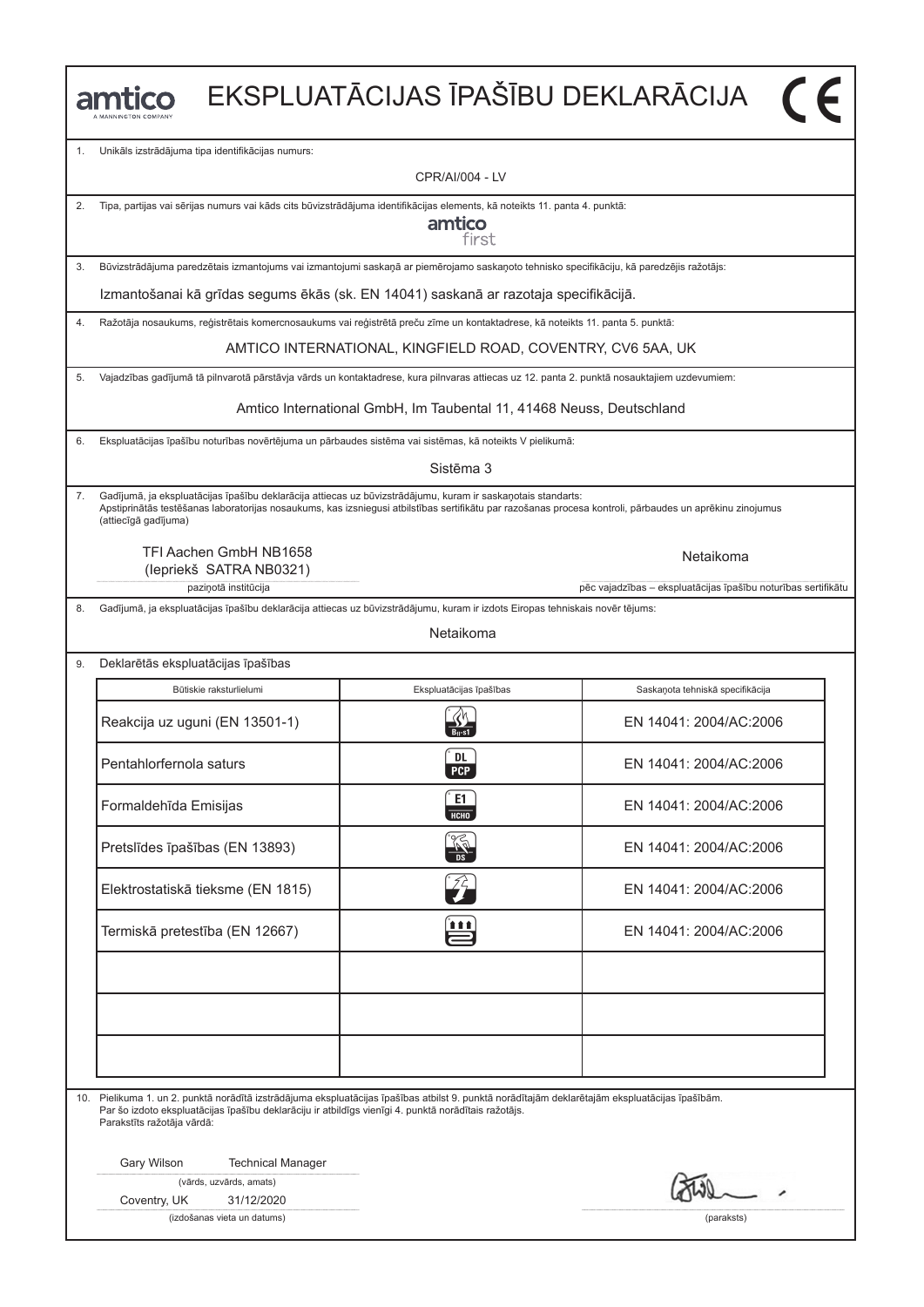|    |                                                                                                                                                                                                                                                                                                                |                                                                      | EKSPLOATACINIŲ SAVYBIŲ DEKLARACIJA (                                                                                                                              |  |  |  |  |  |  |
|----|----------------------------------------------------------------------------------------------------------------------------------------------------------------------------------------------------------------------------------------------------------------------------------------------------------------|----------------------------------------------------------------------|-------------------------------------------------------------------------------------------------------------------------------------------------------------------|--|--|--|--|--|--|
| 1. | Unikalus produkto tipo identifikacinis kodas:                                                                                                                                                                                                                                                                  |                                                                      |                                                                                                                                                                   |  |  |  |  |  |  |
|    |                                                                                                                                                                                                                                                                                                                | <b>CPR/AI/004 - LT</b>                                               |                                                                                                                                                                   |  |  |  |  |  |  |
| 2. | Tipo, partijos ar serijos numeris ar bet koks kitas elementas, pagal kurį galima identifikuoti statybos produktą, kaip reikalaujama pagal 11 straipsnio 4 dalį:                                                                                                                                                | amtico<br>first                                                      |                                                                                                                                                                   |  |  |  |  |  |  |
| 3. | Gamintojo numatyta statybos produkto naudojimo paskirtis ar paskirtys pagal taikomą darniąją techninę specifikaciją:                                                                                                                                                                                           |                                                                      |                                                                                                                                                                   |  |  |  |  |  |  |
|    | Naudoti kaip grindų danga pastatuose (žr. EN 14041) pagal gamintojo specifikacijas.                                                                                                                                                                                                                            |                                                                      |                                                                                                                                                                   |  |  |  |  |  |  |
| 4. |                                                                                                                                                                                                                                                                                                                |                                                                      | Gamintojo pavadinimas, registruotas komercinis pavadinimas arba registruotas prekės ženklas ir kontaktinis adresas, kaip reikalaujama pagal 11 straipsnio 5 dalį: |  |  |  |  |  |  |
|    |                                                                                                                                                                                                                                                                                                                | AMTICO INTERNATIONAL, KINGFIELD ROAD, COVENTRY, CV6 5AA, UK          |                                                                                                                                                                   |  |  |  |  |  |  |
| 5. | Kai taikytina, įgaliotojo atstovo, kuriam suteikti įgaliojimai apima 12 straipsnio 2 dalyje nurodytas užduotis, pava dinimas ir kontaktinis adresas:                                                                                                                                                           |                                                                      |                                                                                                                                                                   |  |  |  |  |  |  |
|    |                                                                                                                                                                                                                                                                                                                | Amtico International GmbH, Im Taubental 11, 41468 Neuss, Deutschland |                                                                                                                                                                   |  |  |  |  |  |  |
| 6. | Statybos produkto eksploatacinių savybių pastovumo vertinimo ir tikrinimo sistema ar sistemos, kaip nustatyta V priede:                                                                                                                                                                                        |                                                                      |                                                                                                                                                                   |  |  |  |  |  |  |
|    |                                                                                                                                                                                                                                                                                                                | Sistema 3                                                            |                                                                                                                                                                   |  |  |  |  |  |  |
| 7. | Eksploatacinių savybių deklaracijos, susijusios su statybos produktu, kuriam taikomas darnusis standartas, atveju:<br>Nosaukums paziņotā testēšanas laboratorija, kas ir izsniegusi atbilstības sertifikātu par ražošanas procesa kontroles, pārbaudes ziņojumi un aprēķinu<br>ziņojumus (attiecīgā gadījumā). |                                                                      |                                                                                                                                                                   |  |  |  |  |  |  |
|    | TFI Aachen GmbH NB1658<br>(Anksčiau,, SATRA NB0321)                                                                                                                                                                                                                                                            |                                                                      | <b>Netaikomas</b>                                                                                                                                                 |  |  |  |  |  |  |
| 8. | Notifikuotoji įstaiga<br>Eksploatacinių savybių deklaracijos, susijusios su statybos produktu, kuriam buvo išduotas Europos techninis įverti nimas, atveju:                                                                                                                                                    |                                                                      | eksploatacinių savybių pastovumo sertifikatą                                                                                                                      |  |  |  |  |  |  |
|    |                                                                                                                                                                                                                                                                                                                | Netaikomas                                                           |                                                                                                                                                                   |  |  |  |  |  |  |
| 9. | Deklaruojamos eksploatacinės savybės                                                                                                                                                                                                                                                                           |                                                                      |                                                                                                                                                                   |  |  |  |  |  |  |
|    | Esminės charakteristikos                                                                                                                                                                                                                                                                                       | Eksploatacinės savybės                                               | Darnioji techninė specifikacija                                                                                                                                   |  |  |  |  |  |  |
|    | Reakcija į ugnį (EN 13501-1)                                                                                                                                                                                                                                                                                   |                                                                      | FN 14041: 2004/AC:2006                                                                                                                                            |  |  |  |  |  |  |
|    | Pentachlorfenolis turinyje                                                                                                                                                                                                                                                                                     | DL<br><b>PCP</b>                                                     | EN 14041: 2004/AC:2006                                                                                                                                            |  |  |  |  |  |  |
|    | Formaldehido emisija                                                                                                                                                                                                                                                                                           | E1<br>HTH                                                            | EN 14041: 2004/AC:2006                                                                                                                                            |  |  |  |  |  |  |
|    | Atsparumas slydimui (EN 13893)                                                                                                                                                                                                                                                                                 |                                                                      | EN 14041: 2004/AC:2006                                                                                                                                            |  |  |  |  |  |  |
|    | Elektrostatinis polinkis (EN 1815)                                                                                                                                                                                                                                                                             | $\widehat{J}_{\bm{\tau}}$                                            | EN 14041: 2004/AC:2006                                                                                                                                            |  |  |  |  |  |  |
|    | Šiluminė varža (EN 12667)                                                                                                                                                                                                                                                                                      | 自自自                                                                  | EN 14041: 2004/AC:2006                                                                                                                                            |  |  |  |  |  |  |
|    |                                                                                                                                                                                                                                                                                                                |                                                                      |                                                                                                                                                                   |  |  |  |  |  |  |
|    |                                                                                                                                                                                                                                                                                                                |                                                                      |                                                                                                                                                                   |  |  |  |  |  |  |
|    |                                                                                                                                                                                                                                                                                                                |                                                                      |                                                                                                                                                                   |  |  |  |  |  |  |
|    | 10. 1 ir 2 punktuose nurodyto produkto eksploatacinės savybės atitinka 9 punkte deklaruojamas eksploatacines savybes.<br>Ši eksploatacinių savybių deklaracija išduota tik 4 punkte nurodyto gamintojo atsakomybe.<br>Pasirašyta (gamintojas ir jo vardu):                                                     |                                                                      |                                                                                                                                                                   |  |  |  |  |  |  |
|    | Gary Wilson<br><b>Technical Manager</b><br>(vardas, pavardė ir pareigos)                                                                                                                                                                                                                                       |                                                                      |                                                                                                                                                                   |  |  |  |  |  |  |
|    | Coventry, UK<br>31/12/2020                                                                                                                                                                                                                                                                                     |                                                                      |                                                                                                                                                                   |  |  |  |  |  |  |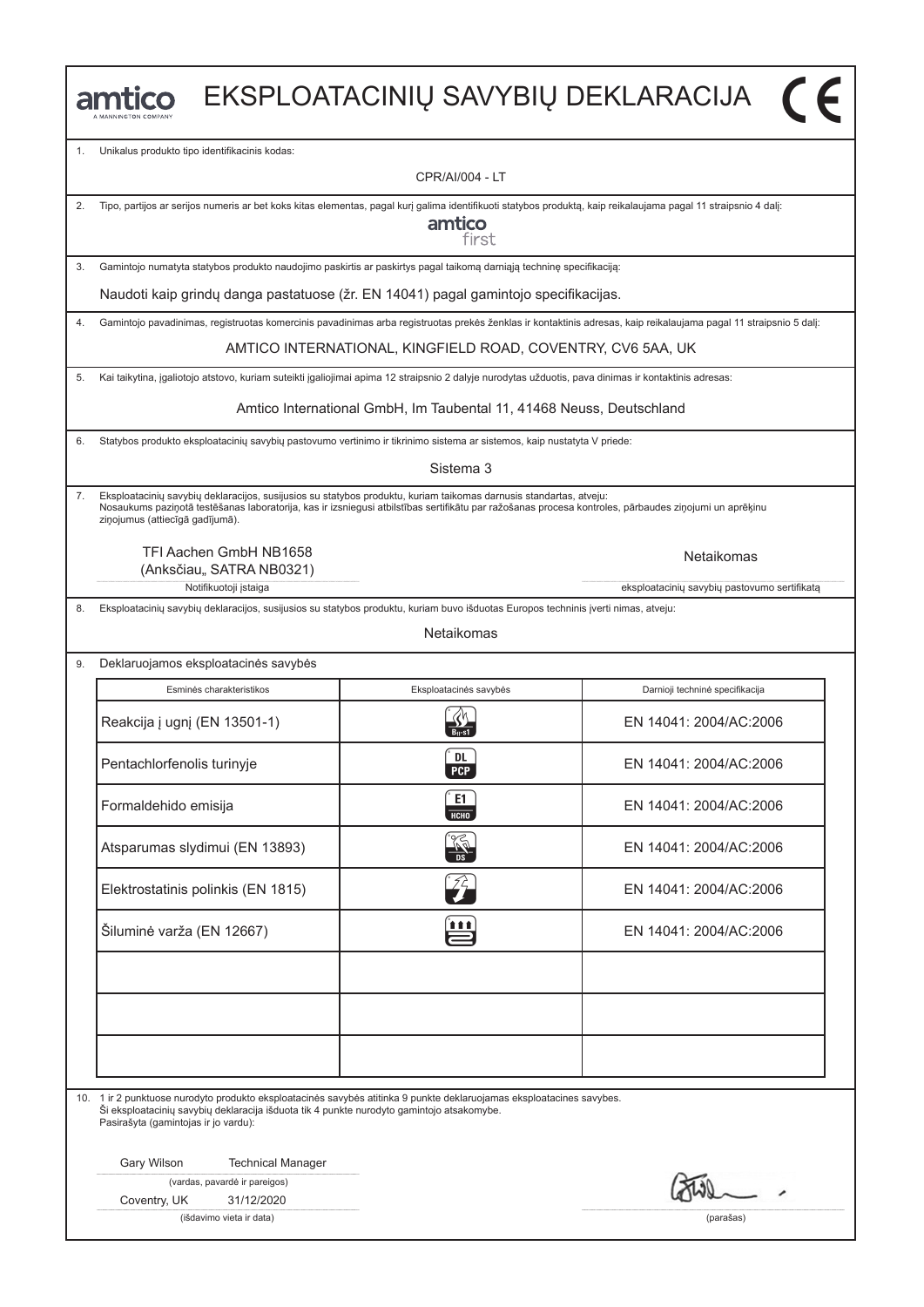#### DICHIARAZIONE DI PRESTAZIONE

1. Codice di identificazione unico del prodotto-tipo:

CPR/AI/004 - IT

| 2. Numero di tipo, lotto, serie o qualsiasi altro elemento che consenta l'identificazione del prodotto da costruzione ai sensi dell'articolo 11, paragrafo 4: |
|---------------------------------------------------------------------------------------------------------------------------------------------------------------|
| amtico                                                                                                                                                        |

first

3. Uso o usi previsti del prodotto da costruzione, conformemente alla relativa specifica tecnica armonizzata, come previsto dal fabbricante:

Per l'uso come pavimentazione in edifici (vedi EN 14041) secondo le specifiche del produttore.

4. Nome, denominazione commerciale registrata o marchio registrato e indirizzo del fabbricante ai sensi dell'articolo 11, paragrafo 5:

AMTICO INTERNATIONAL, KINGFIELD ROAD, COVENTRY, CV6 5AA, UK

5. Se opportuno, nome e indirizzo del mandatario il cui mandato copre i compiti cui all'articolo 12, paragrafo 2:

Amtico International GmbH, Im Taubental 11, 41468 Neuss, Deutschland

6. Sistema o sistemi di valutazione e verifica della costanza della prestazione del prodotto da costruzione di cui all'allegato V:

Sistema 3

7. Nel caso di una dichiarazione di prestazione relativa ad un prodotto da costruzione che rientra nell'ambito di applicazione di una norma armonizzata: Nome del laboratorio di prova notificato che ha rilasciato il certificato di conformità del controllo della produzione in fabbrica, relazioni di ispezione e relazioni di calcolo (se pertinente).

TFI Aachen GmbH NB1658 (Precedentemente SATRA NB0321)

Non applicabile

Nome dell'Organismo notificato controlle controlle controlle controlle controlle controlle controlle controlle controlle controlle controlle controlle controlle controlle controlle controlle controlle controlle controlle c

8. Nel caso di una dichiarazione di prestazione relativa ad un prodotto da costruzione per il quale è stata rilasciata una valutazione tecnica europea:

Non applicabile

| Caratteristiche essenziali                 | Prestazione                         | Specifica tecnica armonizzata |
|--------------------------------------------|-------------------------------------|-------------------------------|
| Comportamento al fuoco<br>(EN 13501-1)     | $\frac{1}{B_{\text{f1}}\text{-s1}}$ | EN 14041: 2004/AC:2006        |
| Pentaclorofenolo                           | DL.<br><b>PCP</b>                   | EN 14041: 2004/AC:2006        |
| Emissione di formaldeide                   | E1<br><b>НСНО</b>                   | EN 14041: 2004/AC:2006        |
| Resistenza allo scivolamento<br>(EN 13893) | $\frac{\sqrt{2}}{2a}$               | EN 14041: 2004/AC:2006        |
| Propensione elettrostatica (EN 1815)       | $Z_T$                               | EN 14041: 2004/AC:2006        |
| Resistenza termica (EN 12667)              | <u>it titl</u>                      | EN 14041: 2004/AC:2006        |
|                                            |                                     |                               |
|                                            |                                     |                               |
|                                            |                                     |                               |

10. La prestazione del prodotto di cui ai punti 1 e 2 è conforme alla prestazione dichiarata di cui al punto 9. Si rilascia la presente dichiarazione di prestazione sotto la responsabilità esclusiva del fabbricante di cui al punto 4.

Firmato a nome e per conto di:

Gary Wilson Technical Manager

(nome e funzioni)

Coventry, UK 31/12/2020

(luogo e data del rilascio) (firma)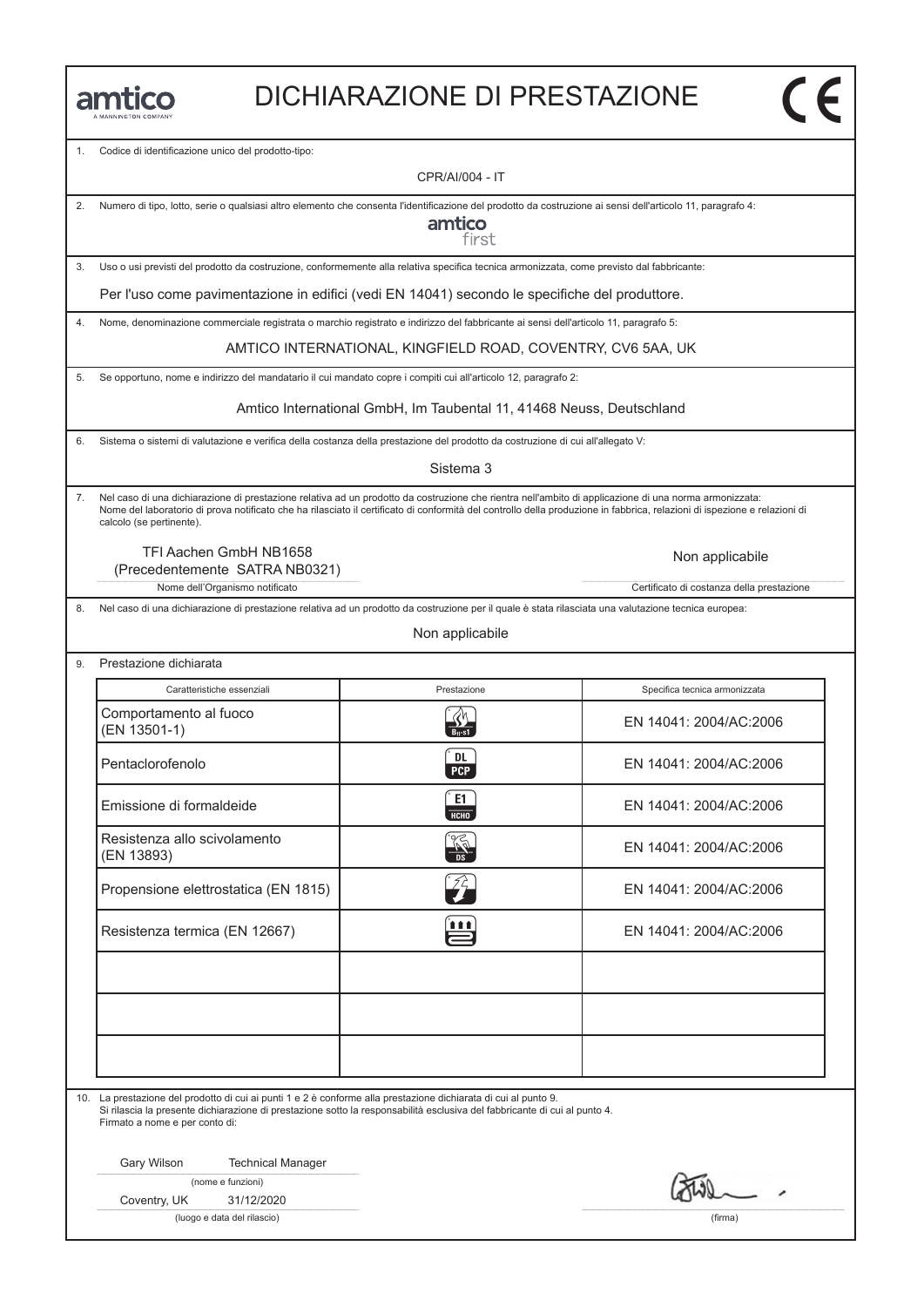| MANNINGTON COMPANY |
|--------------------|

### ΔΗΛΩΣΗ ΑΠΟΔΟΣΗΣ

| 1. | Μοναδικός κωδικός ταυτοποίησης του τύπου του προϊόντος:                                                                                                                                                                                                                                                                      |                                                                      |                                                                                                                                                  |  |  |  |  |  |  |
|----|------------------------------------------------------------------------------------------------------------------------------------------------------------------------------------------------------------------------------------------------------------------------------------------------------------------------------|----------------------------------------------------------------------|--------------------------------------------------------------------------------------------------------------------------------------------------|--|--|--|--|--|--|
|    |                                                                                                                                                                                                                                                                                                                              | CPR/AI/004 - GR                                                      |                                                                                                                                                  |  |  |  |  |  |  |
| 2. | Αριθμός τύπου, παρτίδας ή σειράς ή οποιοδήποτε άλλο στοιχείο επιτρέπει την ταυτοποίηση του προϊόντος του τομέα των δομικών κατασκευών, όπως προβλέπει<br>το άρθρο 11 παράγραφος 4:<br>amtico<br>first                                                                                                                        |                                                                      |                                                                                                                                                  |  |  |  |  |  |  |
| 3. | Προτεινόμενη χρήση ή χρήσεις του προϊόντος του τομέα δομικών κατασκευών, σύμφωνα με την ισχύουσα εναρμονισμένη τεχνική προδιαγραφή, όπως προβλέπεται<br>από τον κατασκευαστή:                                                                                                                                                |                                                                      |                                                                                                                                                  |  |  |  |  |  |  |
|    | Για χρήση ως επένδυση δαπέδου των κτιρίων (βλ. EN 14041), σύμφωνα με τις προδιαγραφές του κατασκευαστή.                                                                                                                                                                                                                      |                                                                      |                                                                                                                                                  |  |  |  |  |  |  |
| 4. | Όνομα, εμπορική επωνυμία ή κατατεθέν σήμα και διεύθυνση επικοινωνίας του κατασκευαστή, όπως προβλέπεται στο άρθρο 11 παράγραφος 5:                                                                                                                                                                                           |                                                                      |                                                                                                                                                  |  |  |  |  |  |  |
|    |                                                                                                                                                                                                                                                                                                                              | AMTICO INTERNATIONAL, KINGFIELD ROAD, COVENTRY, CV6 5AA, UK          |                                                                                                                                                  |  |  |  |  |  |  |
| 5. | στο άρθρο 12 παράγραφος 2:                                                                                                                                                                                                                                                                                                   |                                                                      | Όπου εφαρμόζεται, όνομα και διεύθυνση επικοινωνίας του εξουσιοδοτημένου αντιπροσώπου, η εντολή του οποίου καλύπτει τα καθήκοντα που προβλέπονται |  |  |  |  |  |  |
|    |                                                                                                                                                                                                                                                                                                                              | Amtico International GmbH, Im Taubental 11, 41468 Neuss, Deutschland |                                                                                                                                                  |  |  |  |  |  |  |
|    | το παράρτημα V:                                                                                                                                                                                                                                                                                                              |                                                                      | Σύστημα ή συστήματα αξιολόγησης και επαλήθευσης της σταθερότητας της απόδοσης του προϊόντος του τομέα των δομικών κατασκευών όπως καθορίζεται    |  |  |  |  |  |  |
|    |                                                                                                                                                                                                                                                                                                                              | σύστημα 3                                                            |                                                                                                                                                  |  |  |  |  |  |  |
| 7. | Σε περίπτωση δήλωσης απόδοσης σχετικά με προϊόν του τομέα δομικών κατασκευών που καλύπτεται από εναρμονισμένο πρότυπο:<br>Όνομα του κοινοποιημένου εργαστήριο δοκιμών, που έχει εκδώσει το πιστοποιητικό συμμόρφωσης του ελέγχου της παραγωγής στο εργοστάσιο, τις εκθέσεις<br>επιθεώρησης και υπολογισμού (κατά περίπτωση). |                                                                      |                                                                                                                                                  |  |  |  |  |  |  |
|    | TFI Aachen GmbH NB1658<br>(Προηγουμένως πιστοποίηση SATRA NB0321)                                                                                                                                                                                                                                                            |                                                                      | δεν εφαρμόζεται                                                                                                                                  |  |  |  |  |  |  |
|    | κοινοποιημένος οργανισμός                                                                                                                                                                                                                                                                                                    |                                                                      | πιστοποιητικό σταθερότητας της απόδοσης                                                                                                          |  |  |  |  |  |  |
| 8. | Σε περίπτωση δήλωσης απόδοσης σχετικά με προϊόν του τομέα δομικών κατασκευών για το οποίο έχει εκδοθεί ευρωπαϊκή τεχνική αξιολόγηση:                                                                                                                                                                                         | δεν εφαρμόζεται                                                      |                                                                                                                                                  |  |  |  |  |  |  |
| 9. | Δηλωθείσα απόδοση                                                                                                                                                                                                                                                                                                            |                                                                      |                                                                                                                                                  |  |  |  |  |  |  |
|    | Ουσιώδη χαρακτηριστικά                                                                                                                                                                                                                                                                                                       | Απόδοση                                                              | Εναρμονισμένη τεχνική προδιαγραφή                                                                                                                |  |  |  |  |  |  |
|    | Αντίδραση στη φωτιά (ΕΝ 13501-1)                                                                                                                                                                                                                                                                                             | $B_{fl}$ -s1                                                         | EN 14041: 2004/AC:2006                                                                                                                           |  |  |  |  |  |  |
|    | Περιεχόμενο Πενταχλωροφαινόλη                                                                                                                                                                                                                                                                                                | DL<br><b>PCP</b>                                                     | EN 14041: 2004/AC:2006                                                                                                                           |  |  |  |  |  |  |
|    | Formaldehyd εκπομπές                                                                                                                                                                                                                                                                                                         | E1<br><b>HCHO</b>                                                    | EN 14041: 2004/AC:2006                                                                                                                           |  |  |  |  |  |  |
|    | αντίσταση ολίσθησης (EN 13893)                                                                                                                                                                                                                                                                                               | প্ৰে<br>$\frac{d\mathbf{r}}{d\mathbf{r}}$                            | EN 14041: 2004/AC:2006                                                                                                                           |  |  |  |  |  |  |
|    | Ηλεκτροστατική τάση (EN 1815)                                                                                                                                                                                                                                                                                                | 孬                                                                    | EN 14041: 2004/AC:2006                                                                                                                           |  |  |  |  |  |  |
|    | Θερμική αντίσταση (EN 12667)                                                                                                                                                                                                                                                                                                 | 自自自                                                                  | EN 14041: 2004/AC:2006                                                                                                                           |  |  |  |  |  |  |
|    |                                                                                                                                                                                                                                                                                                                              |                                                                      |                                                                                                                                                  |  |  |  |  |  |  |
|    |                                                                                                                                                                                                                                                                                                                              |                                                                      |                                                                                                                                                  |  |  |  |  |  |  |
|    | 10. Η απόδοση του προϊόντος που ταυτοποιείται στα σημεία 1 και 2 ανταποκρίνεται προς την απόδοση που δηλώθηκε στο σημείο 9.<br>Η παρούσα δήλωση απόδοσης εκδίδεται με αποκλειστική ευθύνη του κατασκευαστή που ταυτοποιείται στο σημείο 4:<br>Υπογραφή για λογαριασμό και εξ ονόματος του κατασκευαστή από:                  |                                                                      |                                                                                                                                                  |  |  |  |  |  |  |
|    | Gary Wilson<br><b>Technical Manager</b><br>(όνομα και ιδιότητα)                                                                                                                                                                                                                                                              |                                                                      |                                                                                                                                                  |  |  |  |  |  |  |
|    | Coventry, UK<br>31/12/2020<br>(τόποςκαιημερομηνίαέκδοσης)                                                                                                                                                                                                                                                                    |                                                                      | (υπογραφή)                                                                                                                                       |  |  |  |  |  |  |
|    |                                                                                                                                                                                                                                                                                                                              |                                                                      |                                                                                                                                                  |  |  |  |  |  |  |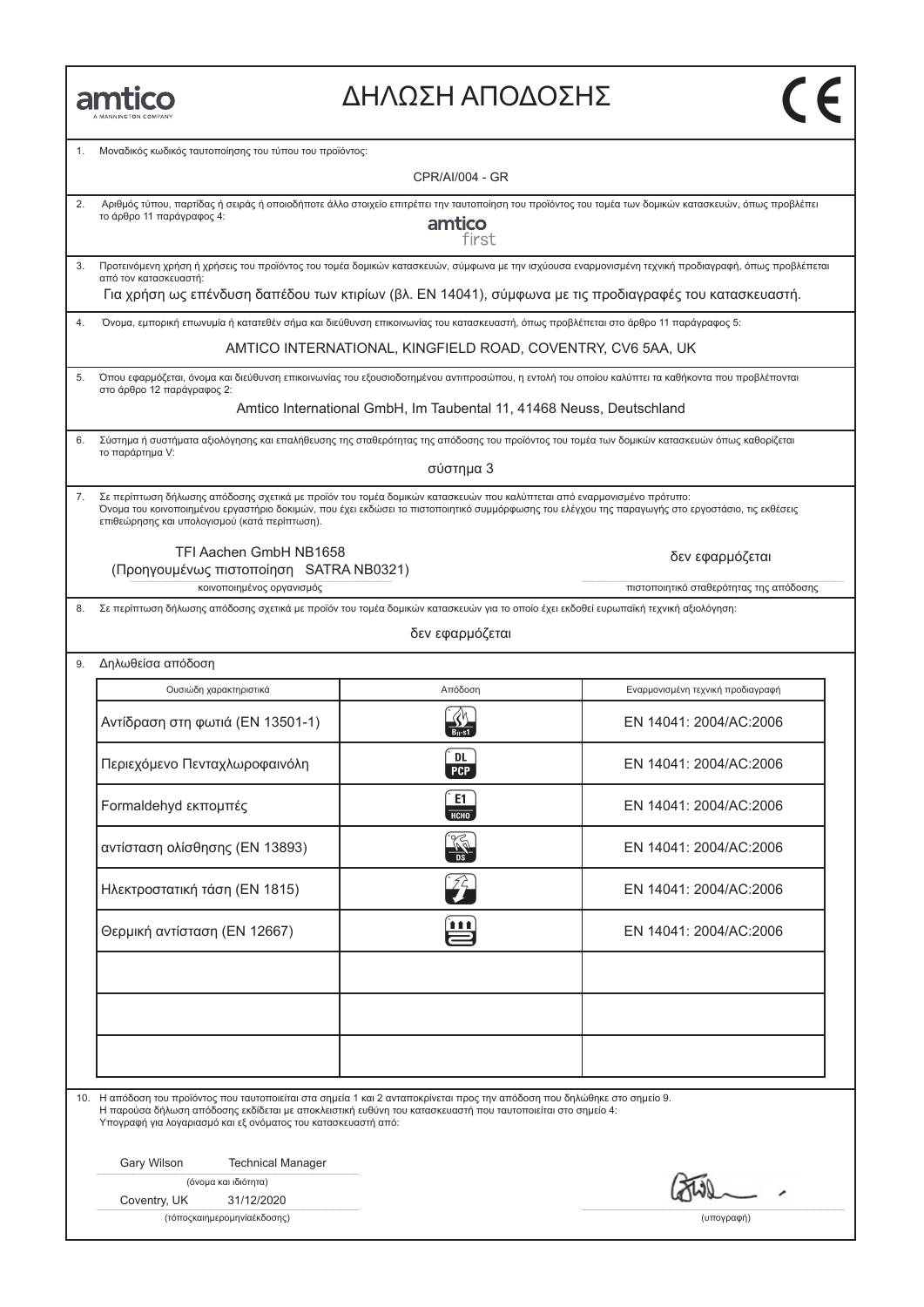|  |  |  | MANNINGTON COMPANY |  |
|--|--|--|--------------------|--|

# DECLARACIÓN DE PRESTACIONES

1. Código de identificación única del producto tipo:

CPR/AI/004 - ES

2. Tipo, lote o número de serie o cualquier otro elemento que permita la identificación del producto de construcción como se establece en el artículo 11, apartado 4: amtico first 3. Uso o usos previstos del producto de construcción, con arreglo a la especificación técnica armonizada aplicable, tal como lo establece el fabricante: Para su uso como suelo en los edificios (véase EN 14041) de acuerdo con las especificaciones del fabricante. 4. Nombre, nombre o marca registrados y dirección de contacto del fabricante según lo dispuesto en el artículo 11, apartado 5: AMTICO INTERNATIONAL, KINGFIELD ROAD, COVENTRY, CV6 5AA, UK 5. En su caso, nombre y dirección de contacto del representante autorizado cuyo mandato abarca las tareas especifi cadas en el artículo 12, apartado 2: Amtico International GmbH, Im Taubental 11, 41468 Neuss, Deutschland6. Sistema o sistemas de evaluación y verificación de la constancia de las prestaciones del producto de construcción tal como figura en el anexo V: Sistema 3 7. En caso de declaración de prestaciones relativa a un producto de construcción cubierto por una norma armonizada: Nombre del laboratorio de ensayos notificado que tiene el certificado Nombre del laboratorio de ensayos notificado que haya expedido el certificado de conformidad del control de producción en fábrica, informes de inspección y los informes de cálculo (en su caso). TFI Aachen GmbH NB1658 No aplicable (Anteriormente SATRA NB0321) Organismo notificado **Certificado de constancia de prestaciones** Certificado de constancia de prestaciones 8. En caso de declaración de prestaciones relativa a un producto de construcción para el que se ha emitido una evaluación técnica europea: No aplicable 9. Prestaciones declaradas Características esenciales Prestaciones Especificaciones técnicas armonizadas<br>Reacci al fuego (EN 13501-1) Reacci al fuego (EN 13501-1) R EN 14041: 2004/AC:2006 Características esenciales Prestaciones Especificaciones técnicas armonizadas Reacci al fuego (EN 13501-1)<br>
Contenido de Pentraclorofenol (EN 14041: 2004/AC:2006)<br>
Contenido de Pentraclorofenol (EN 14041: 2004/AC:2006) Emisiones de formaldehído contenuo de Pentraclorotenol contenuo de Pentraclorotenol contenuo de formaldehído c<br>Emisiones de formaldehído contenuo de formaldehído contenuo de formaldehído contenuo de formaldehído contenuo d Emisiones de formaldehido<br>
Ensistencia al deslizamiento<br>
(EN 13893) Z EN 14041: 2004/AC:2006<br>
EN 14041: 2004/AC:2006 Resistencia al deslizamiento<br>(EN 13893) EN 14041: 2004/AC:2006<br>Hλεκτροστατική τάση (EN 1815) L EN 14041: 2004/AC:2006 Ηλεκτροστατική τάση (EN 1815) ε EN 14041: 2004/AC:2006<br>-<br>Θερμική αντίσταση (EN 12667) ε EN 14041: 2004/AC:2006 10. Las prestaciones del producto identificado en los puntos 1 y 2 son conformes con las prestaciones declaradas en el punto 9. La presente declaración de prestaciones se emite bajo la sola responsabilidad del fabricante identificado en el punto 4. Firmado por y en nombre del fabricante por: Gary Wilson Technical Manager (nombre, cargo) Coventry, UK 31/12/2020 (lugar y fecha de emisión) (firma)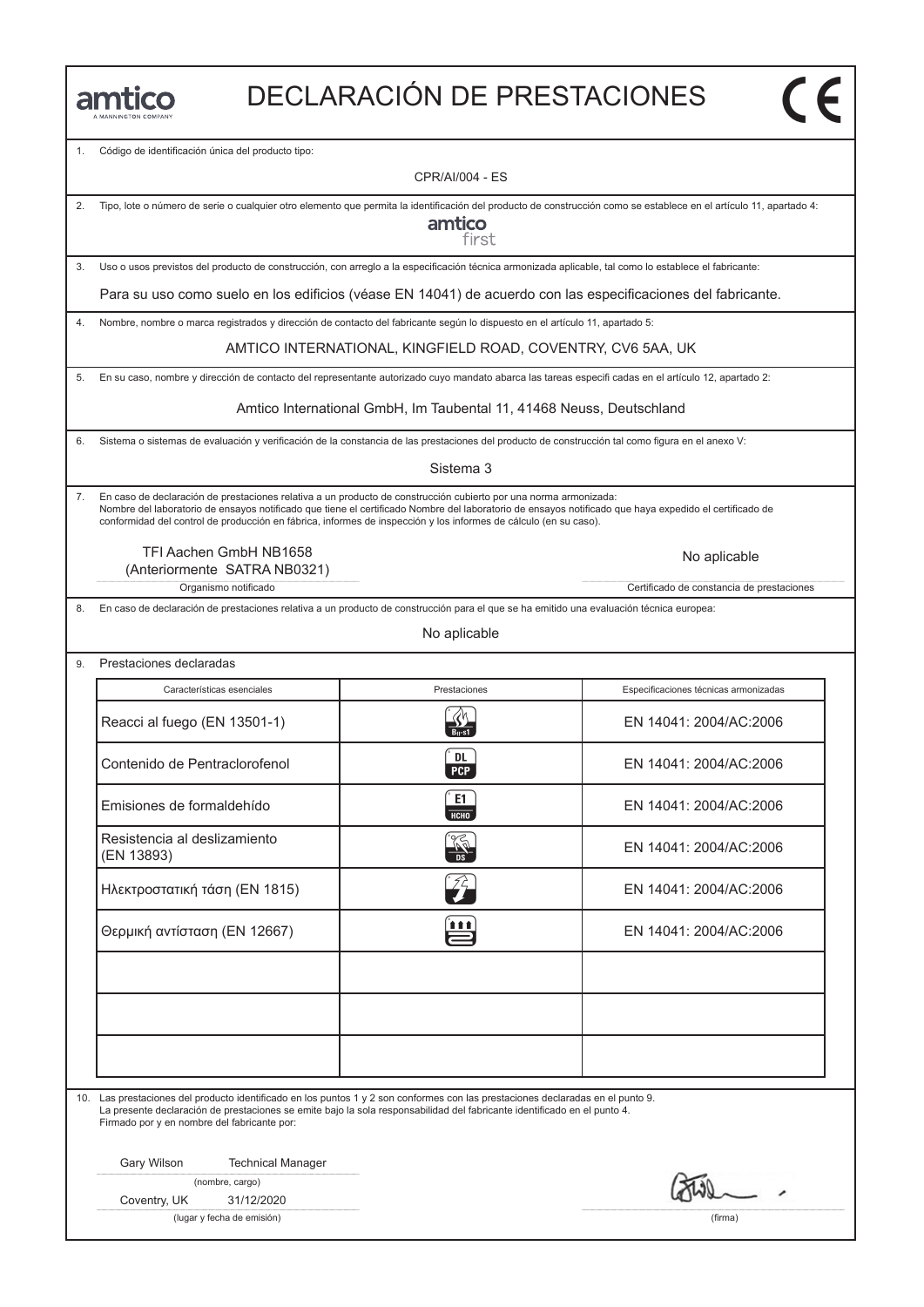# DECLARAҪÃO DE DESEMPENHO

Código de identificação único do produto-tipo:

CPR/AI/004 - PT

2. Número do tipo, do lote ou da série, ou quaisquer outros elementos que permitam a identificação do produto de construção, nos termos do n.o 4 do artigo 11.o: amtico first 3. Utilização ou utilizações previstas do produto de construção, de acordo com a especificação técnica harmonizada aplicável, tal como previsto pelo fabricante: Para utilização como revestimento em edifícios (ver EN 14041) de acordo com as especificações do fabricante. 4. Nome, designação comercial ou marca comercial registada e endereço de contacto do fabricante, nos termos do n.o 5 do artigo 11.o: AMTICO INTERNATIONAL, KINGFIELD ROAD, COVENTRY, CV6 5AA, UK 5. Se aplicável, nome e endereço de contacto do mandatário cujo mandato abrange os actos especificados no n.o 2 do artigo 12.o: Amtico International GmbH, Im Taubental 11, 41468 Neuss, Deutschland6. Sistema ou sistemas de avaliação e verificação da regularidade do desempenho do produto de construção tal como previsto no anexo V: Sistema 3 7. No caso de uma declaração de desempenho relativa a um produto de construção abrangido por uma norma harmonizada: Nome do laboratório de teste notificado que emitiu o certificado de conformidade do controlo de produção da fábrica, relatórios de inspeção e relatórios de cálculo (se aplicável). TFI Aachen GmbH NB1658 Não aplicável (Anteriormente SATRA NB0321) Organismo notificado **Certificado de regularidade do desempenho** Certificado de regularidade do desempenho 8. No caso de uma declaração de desempenho relativa a um produto de construção para o qual tenha sido emitida uma Avaliação Técnica Europeia: Não aplicável 9. Desempenho declarado Características essenciais Desempenho Especificações técnicas harmonizada<br>Reação ao fogo (EN 13501-1)  $\frac{R}{2\pi\epsilon}$  EN 14041: 2004/AC:2006 Características essenciais Desempenho Especificações técnicas harmonizada Reação ao fogo (EN 13501-1)<br>
Conteúdo de pentaclorofenol (EN 14041: 2004/AC:2006)<br>
Conteúdo de pentaclorofenol (EN 14041: 2004/AC:2006) Emissões de formaldeído contexte de formal de formal de formal de formal de formal de formal de formal de formal de formal de formal de formal de formal de formal de formal de formal de formal de formal de formal de formal Emissões de formaldeido EN 14041: 2004/AC:2006<br>Anti-derrapagem (EN 13893) **Z ES EN 14041: 2004/AC:2006** Anti-derrapagem (EN 13893)<br>
Voltaje electrostático (EN 1815)<br>
Voltaje electrostático (EN 1815)<br>
CALEX 14041: 2004/AC:2006 Voltaje electrostático (EN 1815) en 14041: 2004/AC:2006<br>Resistencia termica (EN 12667) e EN 14041: 2004/AC:2006 10. O desempenho do produto identificado nos pontos 1 e 2 é conforme com o desempenho declarado no ponto 9. A presente declaração de desempenho é emitida sob a exclusiva responsabilidade do fabricante identificado no ponto 4. Assinado por e em nome do fabricante por: Gary Wilson Technical Manager (nome e cargo) Coventry, UK 31/12/2020

(local e data de emissão) (assinatura)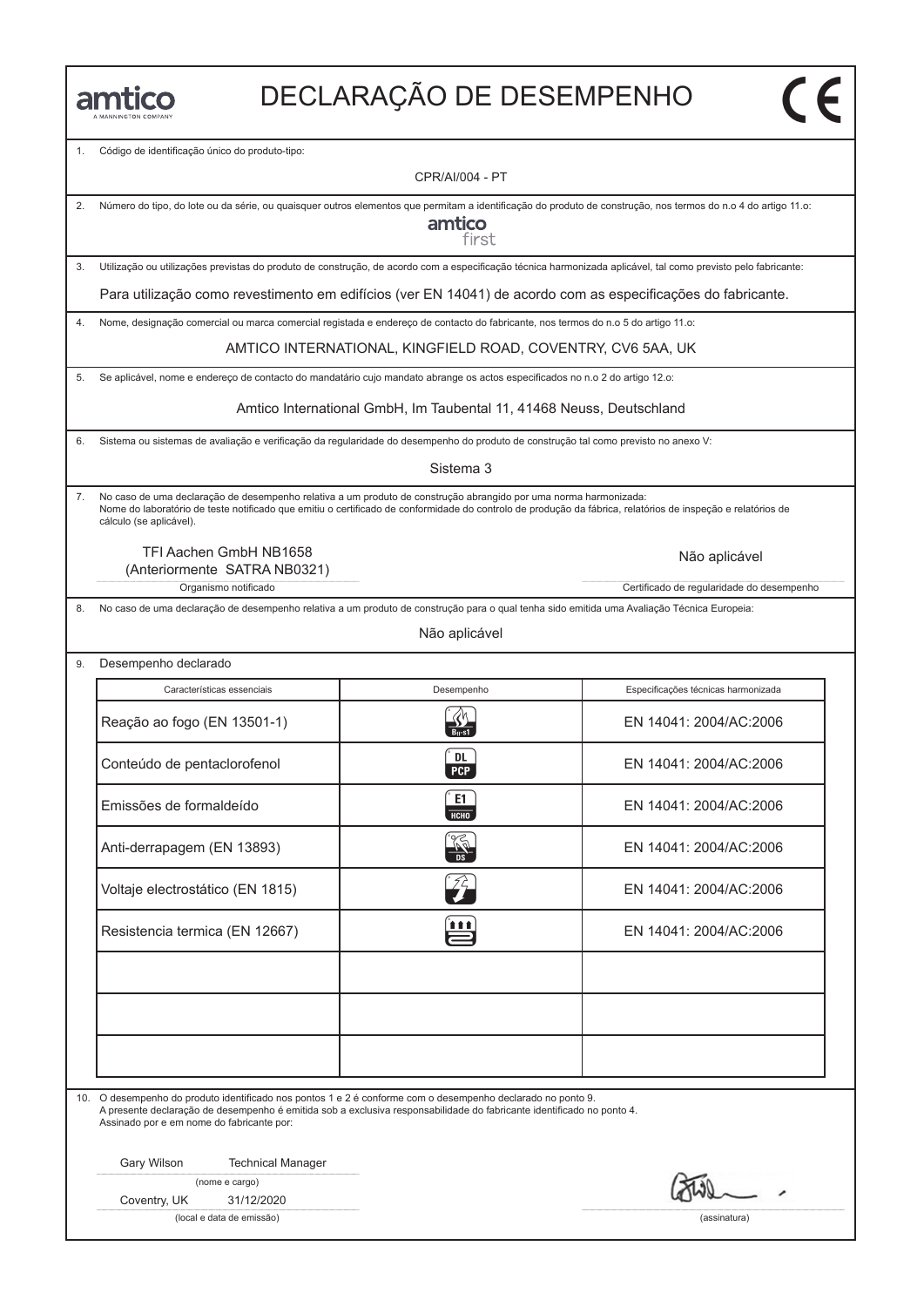|   | e e | II. |  |                       |  |
|---|-----|-----|--|-----------------------|--|
| n |     |     |  | ALAMAINETTOM COMPANIV |  |

#### DIKJARAZZJONI TA' PRESTAZZJONI

1. Kodići uniku ta' identifikazzjoni tat-tip tal-prodott:

CPR/AI/004 - MT

2. Tip, numru tal-lott jew tas-serje jew kwalunkwe element ieħor li jippermetti l-identifikazzjoni tal-prodott għall-bini kif meħtieġ taħt l-Artikolu 11(4):

amtico first

3. Użu jew użi intiżi tal-prodott għall-bini, f'konformità mal-ispeċifikazzjoni teknika armonizzata applikabbli, kif previst mill-manifattur:

Għall-użu bħala paviment f'bini (ara EN 14041) skond l-ispeċifikazzjonijiet tal-manifattur.

4. Isem, isem tal-kummerċ irreġistrat jew it-trade mark irreġistrat u indirizz ta' kuntatt tal-manifattur kif meħtieġ taħt l-Artikolu 11(5):

AMTICO INTERNATIONAL, KINGFIELD ROAD, COVENTRY, CV6 5AA, UK

5. Fejn applikabbli, l-isem u l-indirizz ta' kuntatt tar-rappreżentant awtorizzat li l-mandat tiegħu jkopri l-kompiti speċifikati l-Artikolu 12(2):

Amtico International GmbH, Im Taubental 11, 41468 Neuss, Deutschland

6. Is-sistema jew sistemi ta' valutazzjoni u verifika tal-kostanza tal-prestazzjoni tal-prodott għall-bini kif stabbilit fl-Anness V:

Sistema 3

7. Fil-każ tad-dikjarazzjoni tal-prestazzjoni rigward prodott għall-bini kopert minn standard armonizzat: Isem tal-laboratorju tat-test notifikat, li jkun ħareġ iċ-ċertifikat ta 'konformità tal-kontroll tal-produzzjoni f'fabbrika, ir-rapporti ta' spezzjoni u r-rapporti tal-kalkolu (jekk rilevanti).

TFI Aachen GmbH NB1658 (Preċedentement SATRA NB0321)

9. Prestazzjoni ddikjarata

8. Fil-każ tad-dikjarazzjoni tal-prestazzjoni rigward prodott għall-bini kopert li għalih tkun inħarġet Valutazzjoni Teknika Ewropea:

Mhux applikabbli

| Karatterističi essenzjali           | Prestazzjoni                              |                                         |
|-------------------------------------|-------------------------------------------|-----------------------------------------|
|                                     |                                           | Specifikazzjonijiet teknici armonizzati |
| Reazzjoni għan-nar (EN 13501-1)     | $\frac{1}{B_{\text{II}} \cdot \text{s}1}$ | EN 14041: 2004/AC:2006                  |
| Kontenut tal Pentachlorophenol      | DL.<br>PCP                                | EN 14041: 2004/AC:2006                  |
| Emissjonijiet Formaldehyd           | E1<br>HT                                  | EN 14041: 2004/AC:2006                  |
| slip reżistenza (EN 13893)          |                                           | EN 14041: 2004/AC:2006                  |
| Propensità elettrostatika (EN 1815) | $Z_T$                                     | EN 14041: 2004/AC:2006                  |
| Rezistenza Termali (EN 12667)       | în                                        | EN 14041: 2004/AC:2006                  |
|                                     |                                           |                                         |
|                                     |                                           |                                         |
|                                     |                                           |                                         |

10. Il-prestazzjoni tal-prodott identifikat fil-punti 1 u 2 hija f'konformità mal-prestazzjoni ddikjarata fil-punt 9. Din id-dikjarazzjoni ta' prestazzjoni hi maħruġa taħt ir-responsabbiltà unika tal-manifattur identifikat fil-punt 4. Iffirmat għal u f'isem il-manifattur minn:

Gary Wilson Technical Manager

| (isem u funzjoni) |  |  |  |  |
|-------------------|--|--|--|--|
|-------------------|--|--|--|--|

Coventry, UK 31/12/2020

(post u data tal-ħruġ) (firma)

Mhux applikabbli

 $\overline{\mathsf{c}\mathsf{c}}$ 

Korp Notifikat **in the set of the set of the set of the set of the set of the set of the set of the set of the set of the set of the set of the set of the set of the set of the set of the set of the set of the set of the s**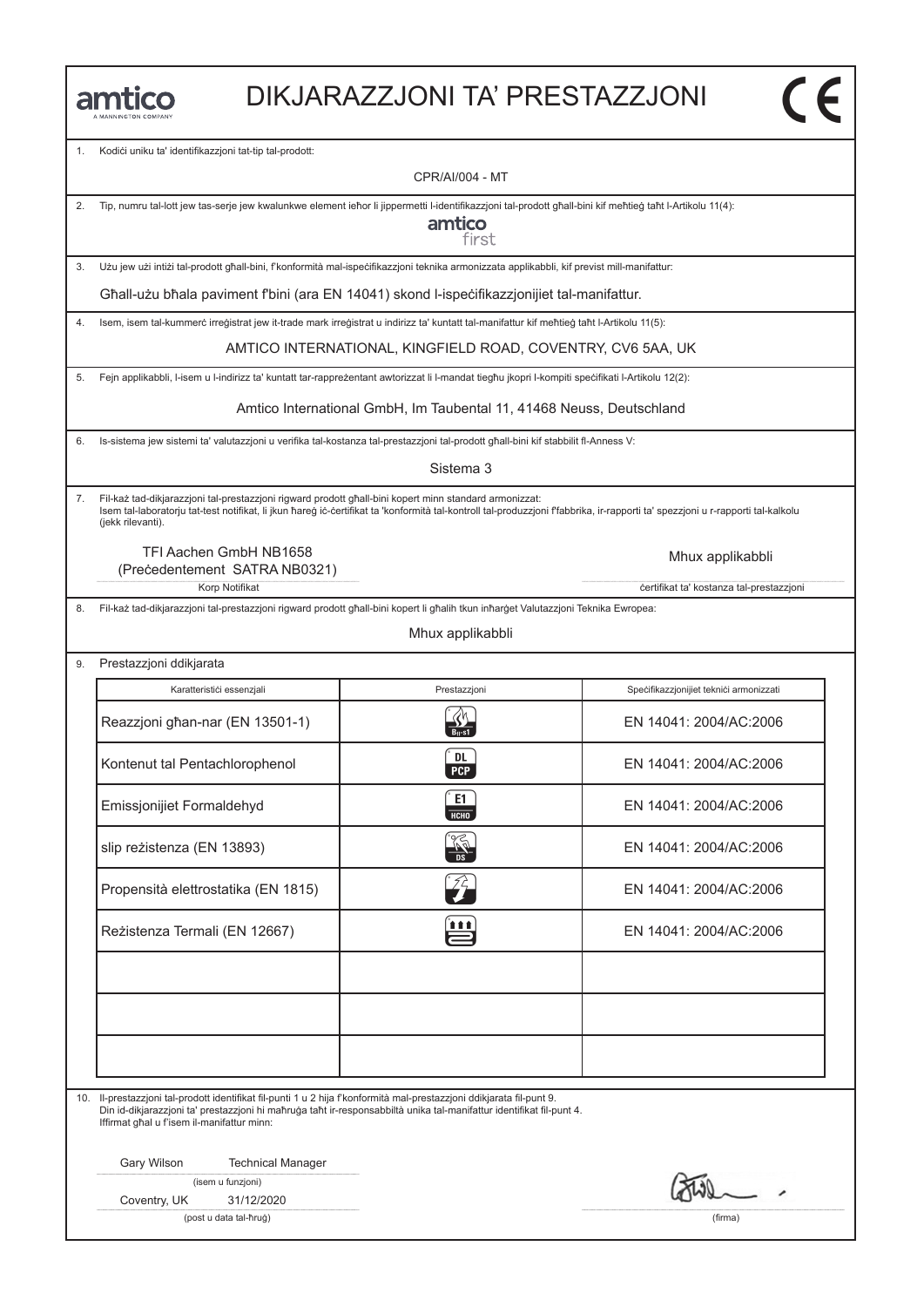# TELJESÍTMÉNYNYILATKOZAT

1. A terméktípus egyedi azonosító kódja:

|    |                                                                                                                                                                                                                                                                                      | <b>CPR/AI/004 - HU</b>                                               |                                 |  |  |  |
|----|--------------------------------------------------------------------------------------------------------------------------------------------------------------------------------------------------------------------------------------------------------------------------------------|----------------------------------------------------------------------|---------------------------------|--|--|--|
| 2. | Típus-, tétel- vagy sorozatszám vagy egyéb ilyen elem, amely lehetővé teszi az építési termék azonosítását a 11. cikk (4) bekezdésében előírtaknak megfelelően:<br>amtico<br>first                                                                                                   |                                                                      |                                 |  |  |  |
| 3. | Az építési terméknek a gyártó által meghatározott rendeltetése vagy rendeltetései az alkalmazandó harmonizált műszaki előírással összhangban:                                                                                                                                        |                                                                      |                                 |  |  |  |
|    | Való felhasználásra padló az épületek (lásd az EN 14041), a gyártó előírásainak.                                                                                                                                                                                                     |                                                                      |                                 |  |  |  |
| 4. | A gyártók neve, bejegyzett kereskedelmi neve, illetve bejegyzett védjegye, valamint értesítési címe a 11. cikk (5) bekezdésében előírtaknak megfelelően:                                                                                                                             |                                                                      |                                 |  |  |  |
|    |                                                                                                                                                                                                                                                                                      | AMTICO INTERNATIONAL, KINGFIELD ROAD, COVENTRY, CV6 5AA, UK          |                                 |  |  |  |
| 5. | Adott esetben annak a meghatalmazott képviselőnek a neve és értesítési címe, akinek a megbízása körébe a 12. cikk (2) bekezdésében meghatározott<br>feladatok tartoznak:                                                                                                             |                                                                      |                                 |  |  |  |
|    |                                                                                                                                                                                                                                                                                      | Amtico International GmbH, Im Taubental 11, 41468 Neuss, Deutschland |                                 |  |  |  |
| 6. | Az építési termékek teljesítménye állandóságának értékelésére és ellenőrzésére szolgáló, az V. mellékletben szereplők szerinti rendszer vagy rendszerek:                                                                                                                             |                                                                      |                                 |  |  |  |
|    |                                                                                                                                                                                                                                                                                      | Rendszer 3                                                           |                                 |  |  |  |
| 7. | Harmonizált szabványok által szabályozott építési termékekre vonatkozó gyártói nyilatkozat esetén:<br>Neve a bejelentett vizsgáló laboratórium, amely kiadta a megfelelőségi tanúsítványt az üzemi gyártásellenőrzés, vizsgálati jelentések és számítási<br>jelentés (ha van ilyen). |                                                                      |                                 |  |  |  |
|    | TFI Aachen GmbH NB1658<br>(Korábban SATRA NB0321                                                                                                                                                                                                                                     |                                                                      | Nem alkalmazható                |  |  |  |
|    | Intézmény neve                                                                                                                                                                                                                                                                       |                                                                      | A teljesítménynyilatkozat száma |  |  |  |
| 8. | Olyan építési termékekre vonatkozó gyártói nyilatkozat esetén, amelyekre európai műszaki értékelést adtak ki:                                                                                                                                                                        |                                                                      |                                 |  |  |  |
|    |                                                                                                                                                                                                                                                                                      | Nem alkalmazható                                                     |                                 |  |  |  |
| 9. | A nyilatkozat szerinti teljesítmény                                                                                                                                                                                                                                                  |                                                                      |                                 |  |  |  |
|    | Alapvető tulajdonságok                                                                                                                                                                                                                                                               | Teljesítmény                                                         | Harmonizált műszaki előírások   |  |  |  |
|    | Tüzveszélyesség (EN 13501-1)                                                                                                                                                                                                                                                         |                                                                      | EN 14041: 2004/AC:2006          |  |  |  |
|    | Pentaklór-fenol-tartalom                                                                                                                                                                                                                                                             | DL<br><b>PCP</b>                                                     | EN 14041: 2004/AC:2006          |  |  |  |
|    | Formaldehid kibocsátás                                                                                                                                                                                                                                                               | E1<br><b>HCHO</b>                                                    | EN 14041: 2004/AC:2006          |  |  |  |
|    | Csúszási ellenállás (EN 13893)                                                                                                                                                                                                                                                       | K<br>DS                                                              | EN 14041: 2004/AC:2006          |  |  |  |
|    | Elektrosztatikus hajlam (EN 1815)                                                                                                                                                                                                                                                    | 72                                                                   | EN 14041: 2004/AC:2006          |  |  |  |
|    | Hőálló (EN 12667)                                                                                                                                                                                                                                                                    | 自自自                                                                  | EN 14041: 2004/AC:2006          |  |  |  |
|    |                                                                                                                                                                                                                                                                                      |                                                                      |                                 |  |  |  |
|    |                                                                                                                                                                                                                                                                                      |                                                                      |                                 |  |  |  |
|    | 10. Az 1. és 2. pontban meghatározott termék teljesítménye megfelel a 9. pontban feltüntetett, nyilatkozat szerinti teljesítménynek.<br>E teljesítménynyilatkozat kiadásáért kizárólag a 4. pontban meghatározott gyártó a felelős.<br>A gyártó nevében és részéről aláíró személy:  |                                                                      |                                 |  |  |  |
|    | Gary Wilson<br><b>Technical Manager</b>                                                                                                                                                                                                                                              |                                                                      |                                 |  |  |  |
|    | (név és beosztás)                                                                                                                                                                                                                                                                    |                                                                      |                                 |  |  |  |
|    | 31/12/2020<br>Coventry, UK                                                                                                                                                                                                                                                           |                                                                      |                                 |  |  |  |
|    | (a kiállítás helye és dátuma)                                                                                                                                                                                                                                                        |                                                                      | (aláírás)                       |  |  |  |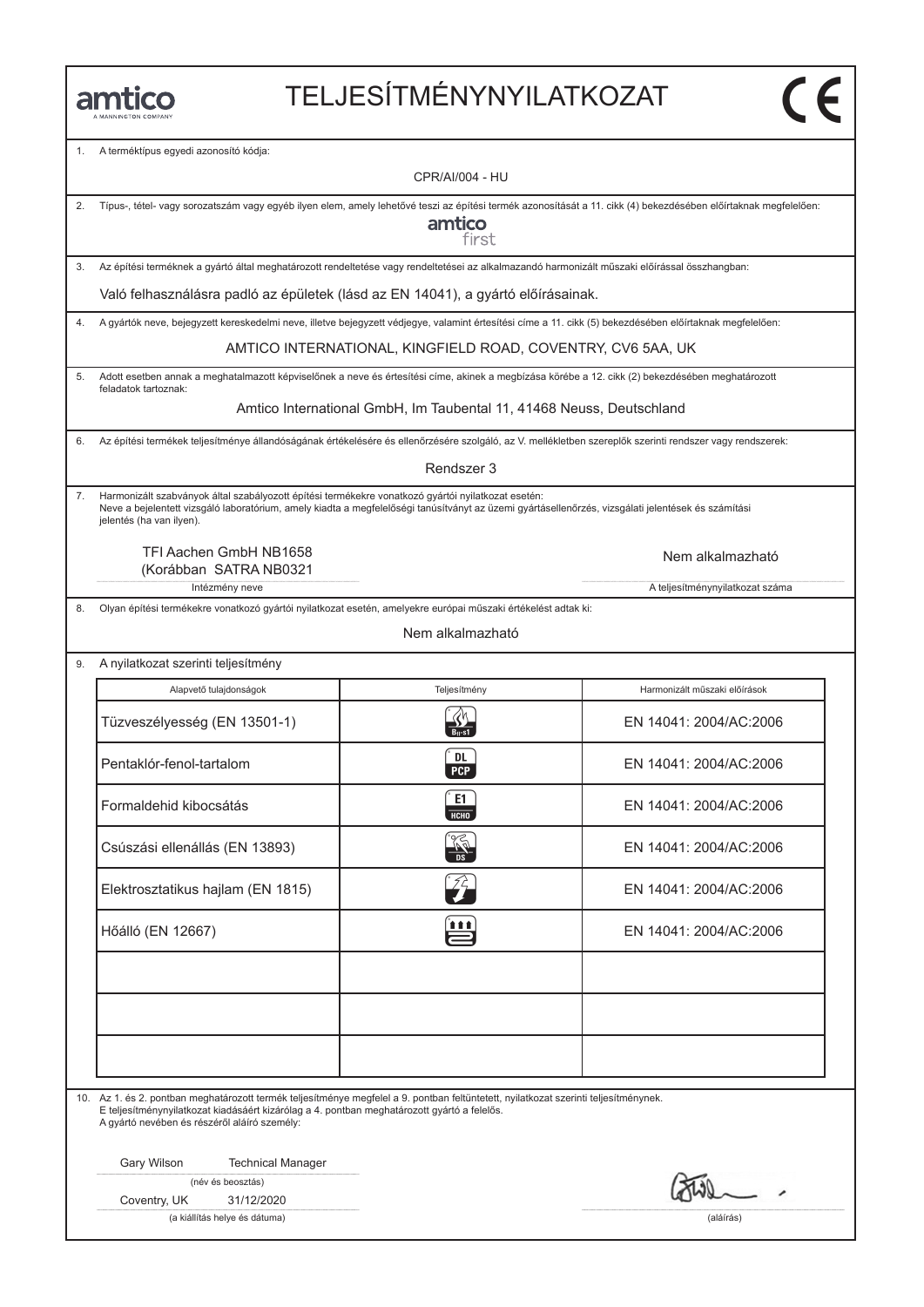# PROHLÁŠENÍ O VLASTNOSTECH

1. Jedinečný identifikační kód typu výrobku:

CPR/AI/004 - CZ

2. Typ, série nebo sériové číslo nebo jakýkoli jiný prvek umožňující identifikaci stavebních výrobků podle čl. 11 odst. 4:

amtico first

3. Zamýšlené použití nebo zamýšlená použití stavebního výrobku v souladu s příslušnou harmonizovanou technickou specifikací podle předpokladu výrobce:

Pro použití jako podlahy v budovách (viz EN 14041) podle specifikace výrobce.

4. Jméno, firma nebo registrovaná obchodní známka a kontaktní adresa výrobce podle čl. 11 odst. 5:

AMTICO INTERNATIONAL, KINGFIELD ROAD, COVENTRY, CV6 5AA, UK

5. Případně jméno a kontaktní adresa zplnomocněného zástupce, jehož plná moc se vztahuje na úkoly uvedené v čl. 12 odst. 2:

Amtico International GmbH, Im Taubental 11, 41468 Neuss, Deutschland

6. Systém nebo systémy posuzování a ověřování stálosti vlastností stavebních výrobků, jak je uvedeno v příloze V:

Systém 3

7. V případě prohlášení o vlastnostech týkajících se stavebního výrobku, na který se vztahuje harmonizovaná norma: Název oznámeného zkušební laboratoře, který vydal osvědčení o shodě řízení výroby, inspekční zprávy a zprávy o výpočtu (pokud je to relevantní).

> TFI Aachen GmbH NB1658 (Dříve SATRA NB0321)

> > Notifikovaný orgán **Osvědčení o stálosti vlastností vlastností vlastností vlastností vlastností vlastností vlastností vlastností vlastností vlastností vlastností vlastností vlastností vlastností vlastností vlastností vlast**

8. V případě prohlášení o vlastnostech týkajících se stavebního výrobku, pro který bylo vydáno evropské technické posouzení:

Není použitelný

| Vlastnosti uvedené v prohlášení      |                   |                                     |  |  |
|--------------------------------------|-------------------|-------------------------------------|--|--|
| Základní charakteristiky             | Vlastnost         | Harmonizované technické specifikace |  |  |
| Reakce na oheň (EN 13501-1)          |                   | EN 14041: 2004/AC:2006              |  |  |
| Obsah pentachlorofenolu              | DL<br><b>PCP</b>  | EN 14041: 2004/AC:2006              |  |  |
| Emise formaldehydu                   | E1<br><b>HCHO</b> | EN 14041: 2004/AC:2006              |  |  |
| Odpor proti skluzu (EN 13893)        |                   | EN 14041: 2004/AC:2006              |  |  |
| Elektrostatická náchylnost (EN 1815) |                   | EN 14041: 2004/AC:2006              |  |  |
| Teplotní odolnost (EN 12667)         | Ħ                 | EN 14041: 2004/AC:2006              |  |  |
|                                      |                   |                                     |  |  |
|                                      |                   |                                     |  |  |
|                                      |                   |                                     |  |  |

10. Vlastnost výrobku uvedená v bodě 1 a 2 je ve shodě s vlastností uvedenou v bodě 9. Toto prohlášení o vlastnostech se vydává na výhradní odpovědnost výrobce uvedeného v bodě 4. Podepsáno za výrobce a jeho jménem:

Gary Wilson Technical Manager

(jméno a funkce)

Coventry, UK 31/12/2020

(místo a datum vydání) (podpis)

Není použitelný

 $\overline{\mathsf{c}\mathsf{c}}$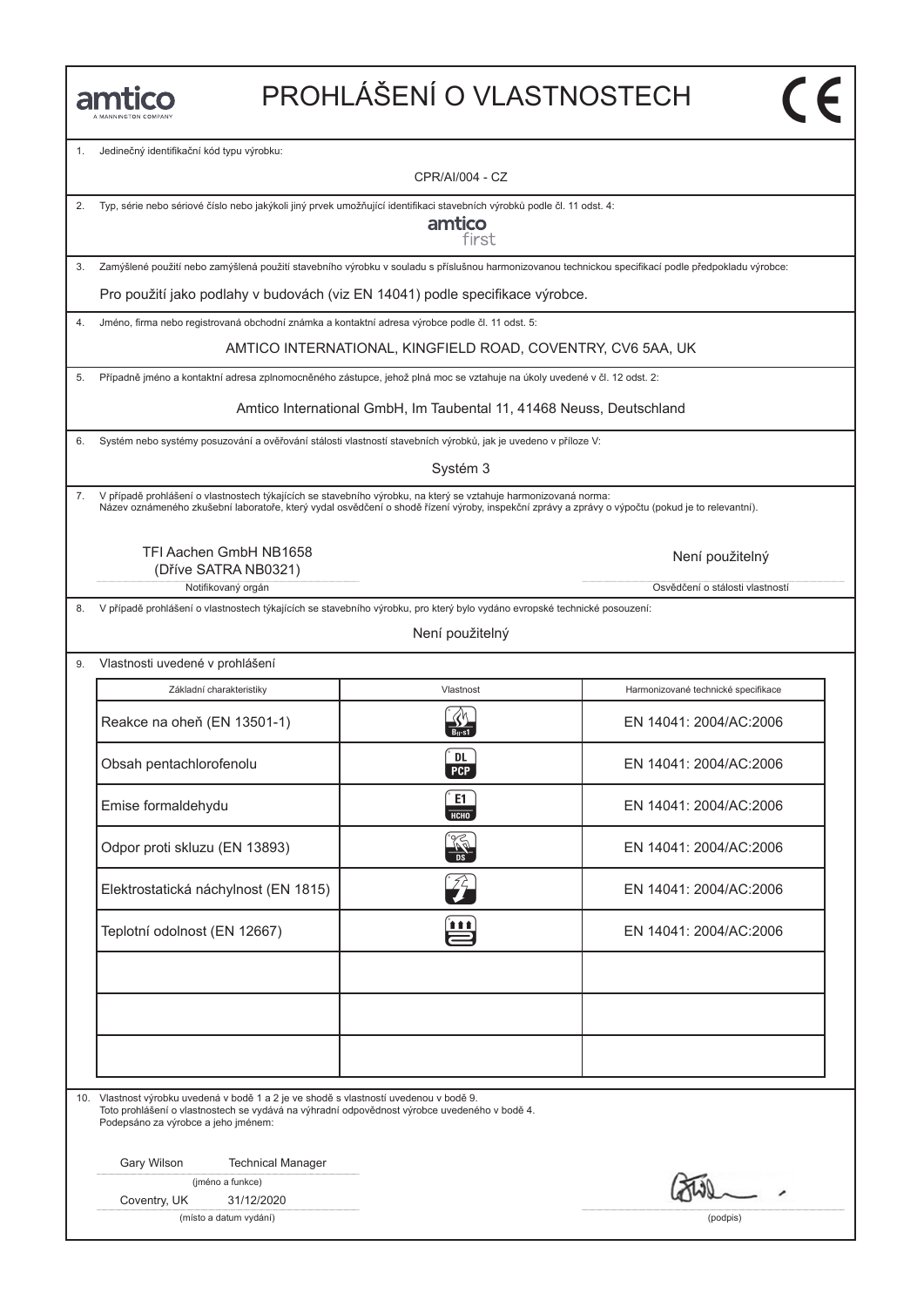# VYHLÁSENIE O PARAMETROCH

(مانج)

1. Jedinečný identifikačný kód typu výrobku:

CPR/AI/004 - SK

| 2. |                                                                                                                                                                                                                                                                           | amtico<br>first                                                      | Typ, číslo výrobnej dávky alebo sériové číslo, alebo akýkoľvek iný prvok umožňujúci identifikáciu stavebného výrobku, ako sa vyžaduje podľa článku 11 ods. 4: |  |  |
|----|---------------------------------------------------------------------------------------------------------------------------------------------------------------------------------------------------------------------------------------------------------------------------|----------------------------------------------------------------------|---------------------------------------------------------------------------------------------------------------------------------------------------------------|--|--|
| 3. | Zamýšľané použitia stavebného výrobku, ktoré uvádza výrobca, v súlade s uplatniteľnou harmonizovanou technickou špecifikáciou:                                                                                                                                            |                                                                      |                                                                                                                                                               |  |  |
|    | Pre použitie ako podlahy v budovách (pozri EN 14041) je podľa špecifikácie výrobcu.                                                                                                                                                                                       |                                                                      |                                                                                                                                                               |  |  |
| 4. | Meno, registrované obchodné meno alebo registrovaná ochranná známka a kontaktná adresa výrobcu, ako sa vyžaduje podľa článku 11 ods. 5:                                                                                                                                   |                                                                      |                                                                                                                                                               |  |  |
|    |                                                                                                                                                                                                                                                                           | AMTICO INTERNATIONAL, KINGFIELD ROAD, COVENTRY, CV6 5AA, UK          |                                                                                                                                                               |  |  |
| 5. | V prípade potreby meno a kontaktná adresa splnomocneného zástupcu, ktorého splnomocnenie zahŕňa úlohy vymedzené v článku 12 ods. 2:                                                                                                                                       |                                                                      |                                                                                                                                                               |  |  |
|    |                                                                                                                                                                                                                                                                           | Amtico International GmbH, Im Taubental 11, 41468 Neuss, Deutschland |                                                                                                                                                               |  |  |
| 6. | Systém alebo systémy posudzovania a overovania nemennosti parametrov stavebného výrobku, ako sa uvádzajú v prílohe V:                                                                                                                                                     |                                                                      |                                                                                                                                                               |  |  |
|    |                                                                                                                                                                                                                                                                           | Systém 3                                                             |                                                                                                                                                               |  |  |
| 7. | V prípade vyhlásenia o parametroch týkajúceho sa stavebného výrobku, na ktorý sa vzťahuje harmonizovaná norma:<br>Názov notifikovaného skúšobného laboratória, ktorý vydal osvedčenie o zhode riadenia výroby, inšpekčné správy a správy o výpočte (ak je to relevantné). |                                                                      |                                                                                                                                                               |  |  |
|    | TFI Aachen GmbH NB1658<br>(Predtým SATRA NB0321)                                                                                                                                                                                                                          |                                                                      | Nie je použiteľný                                                                                                                                             |  |  |
|    | Notifikovaný orgán                                                                                                                                                                                                                                                        |                                                                      | Osvedčenie o stálosti vlastností                                                                                                                              |  |  |
| 8. | V prípade vyhlásenia o parametroch týkajúceho sa stavebného výrobku, na ktorý bolo vypracované európske technické posúdenie:                                                                                                                                              | Nie je použiteľný                                                    |                                                                                                                                                               |  |  |
| 9. | Deklarované parametre                                                                                                                                                                                                                                                     |                                                                      |                                                                                                                                                               |  |  |
|    | Podstatné vlastnosti                                                                                                                                                                                                                                                      | Parametre                                                            | Harmonizované technické špecifikácie                                                                                                                          |  |  |
|    | Reakcia na oheň (EN 13501-1)                                                                                                                                                                                                                                              | $B_{fl}$ -s1                                                         | EN 14041: 2004/AC:2006                                                                                                                                        |  |  |
|    | Obsah pentachlórfenolu                                                                                                                                                                                                                                                    | DL<br><b>PCP</b>                                                     | EN 14041: 2004/AC:2006                                                                                                                                        |  |  |
|    | Emisia formaldehydu                                                                                                                                                                                                                                                       | E1<br>HCHO                                                           | EN 14041: 2004/AC:2006                                                                                                                                        |  |  |
|    | Odpor proti sklzu (EN 13893)                                                                                                                                                                                                                                              |                                                                      | EN 14041: 2004/AC:2006                                                                                                                                        |  |  |
|    | Elektrostatická náchylnosť (EN 1815)                                                                                                                                                                                                                                      | $\mathcal{L}_{\mathcal{L}}$                                          | EN 14041: 2004/AC:2006                                                                                                                                        |  |  |
|    | Tepelná odolnosť (EN 12667)                                                                                                                                                                                                                                               | <u>t t t</u>                                                         | EN 14041: 2004/AC:2006                                                                                                                                        |  |  |
|    |                                                                                                                                                                                                                                                                           |                                                                      |                                                                                                                                                               |  |  |
|    |                                                                                                                                                                                                                                                                           |                                                                      |                                                                                                                                                               |  |  |
|    | 10. Parametre výrobku uvedené v bodoch 1 a 2 sú v zhode s deklarovanými parametrami v bode 9.<br>Toto vyhlásenie o parametroch sa vydáva na výhradnú zodpovednosť výrobcu uvedeného v bode 4.<br>Podpísal(-a) za a v mene výrobcu:                                        |                                                                      |                                                                                                                                                               |  |  |

Gary Wilson Technical Manager

|  |  | (meno a funkcia) |
|--|--|------------------|
|--|--|------------------|

Coventry, UK 31/12/2020

(miesto a dátum vydania) (podpis)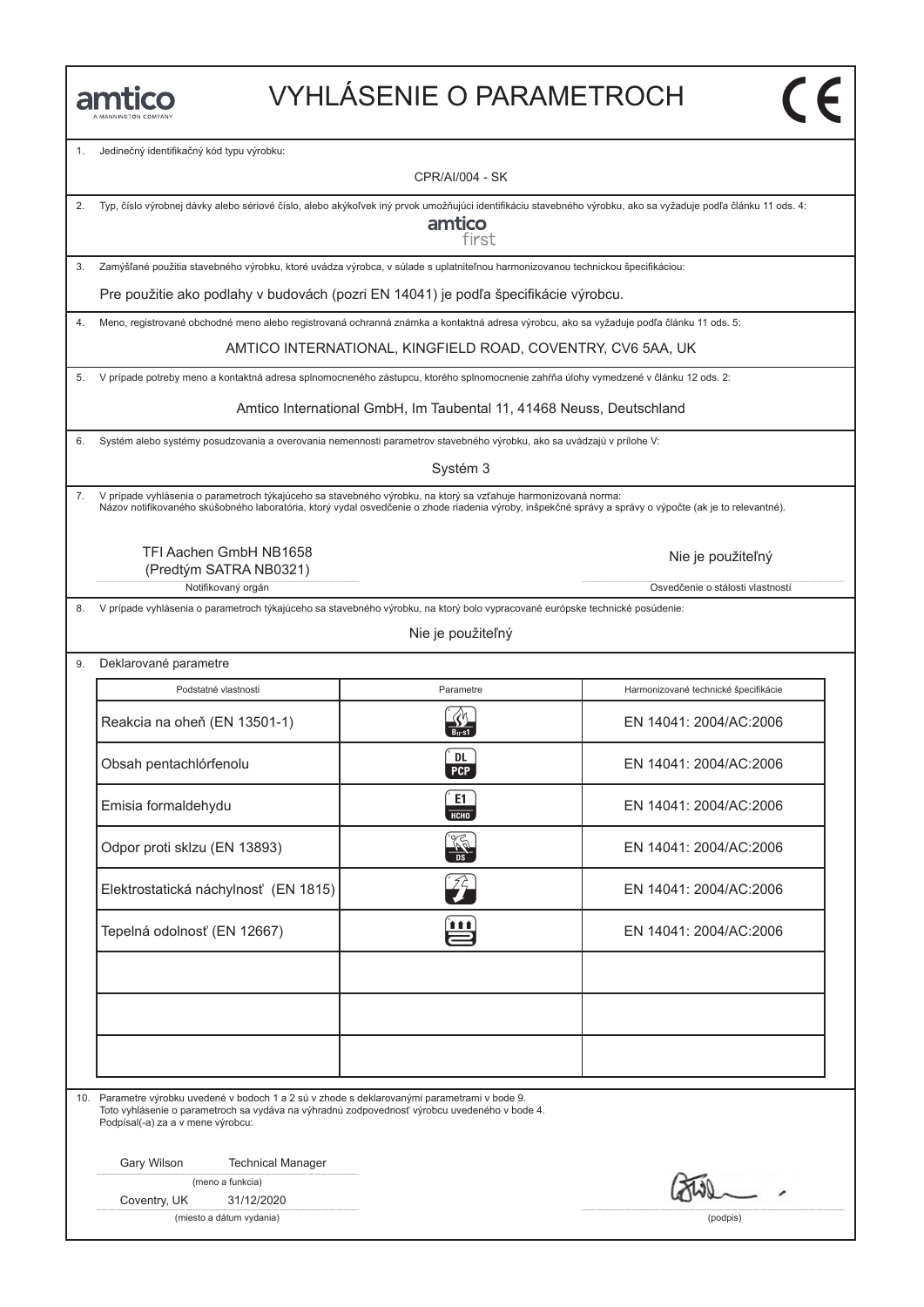#### IZJAVA O LASTNOSTIH

1. Enotna identifikacijska oznaka tipa proizvoda:

CPR/AI/004 - SI

2. Tip, serijska ali zaporedna številka ali kateri koli drug element, na podlagi katerega je mogoče prepoznati gradbene proizvode, v skladu s členom 11(4):

amtico first

3. Predvidena uporaba ali predvidene vrste uporabe gradbenega proizvoda v skladu z veljavno harmonizirano tehnično specifikacijo, kot jih predvideva proizvajalec:

Za uporabo kot talne obloge v stavbah (glej EN 14041) v skladu z navodili proizvajalca.

4. Ime, registrirano trgovsko ime ali registrirana blagovna znamka in naslov proizvajalca v skladu s členom 11(5):

AMTICO INTERNATIONAL, KINGFIELD ROAD, COVENTRY, CV6 5AA, UK

5. Po potrebi ime ali naslov pooblaščenega zastopnika, katerega pooblastilo zajema naloge, opredeljene v členu 12(2):

Amtico International GmbH, Im Taubental 11, 41468 Neuss, Deutschland

6. Sistem ali sistemi ocenjevanja in preverjanja nespremenljivosti lastnosti gradbenega proizvoda, kot je določeno v Prilogi V:

Sistem 3

7. Za izjavo o lastnostih glede gradbenega proizvoda, za katerega velja harmoniziran standard:<br>Ime priglašenega testnega laboratorija, ki je izdala potrdilo o skladnosti tovarniške kontrole proizvodnje, poročila o pregledu

TFI Aachen GmbH NB1658 (Prej SATRA NB0321)

priglašeni organ **Certifikat o nespremenljivosti lastnosti** Certifikat o nespremenljivosti lastnosti

8. Za izjavo o lastnostih glede gradbenega proizvoda, za katerega je bila izdana evropska tehnična ocena:

Se ne uporablja

9. Navedena lastnost

| Bistvene značilnosti:                    | Lastnost                   | Harmonizirane tehnične specifikacije |
|------------------------------------------|----------------------------|--------------------------------------|
| Preiskus odziva na ogenj<br>(EN 13501-1) |                            | EN 14041: 2004/AC:2006               |
| Vsebina pentaklorofenol                  | DL<br><b>PCP</b>           | EN 14041: 2004/AC:2006               |
| Emisije formaldehida                     | E1<br><b>HCHO</b>          | EN 14041: 2004/AC:2006               |
| Odpornost proti zdrsu (EN 13893)         |                            | EN 14041: 2004/AC:2006               |
| Elektrostatična nagnjenost (EN 1815)     | $\mathcal{L}_{\mathbf{r}}$ | EN 14041: 2004/AC:2006               |
| Toplotna odpornost (EN 12667)            | Ë                          | EN 14041: 2004/AC:2006               |
|                                          |                            |                                      |
|                                          |                            |                                      |
|                                          |                            |                                      |

10. Lastnosti proizvoda, navedenega v točki 1 in 2, so v skladu z navedenimi lastnostmi iz točke 9. Za izdajo te izjave o lastnostih je odgovoren izključno proizvajalec, naveden v točki 4: Podpisal za in v imenu proizvajalca:

Gary Wilson Technical Manager

(ime in dejavnost)

Coventry, UK 31/12/2020

(kraj in datum izdaje) (podpis)

Se ne uporablja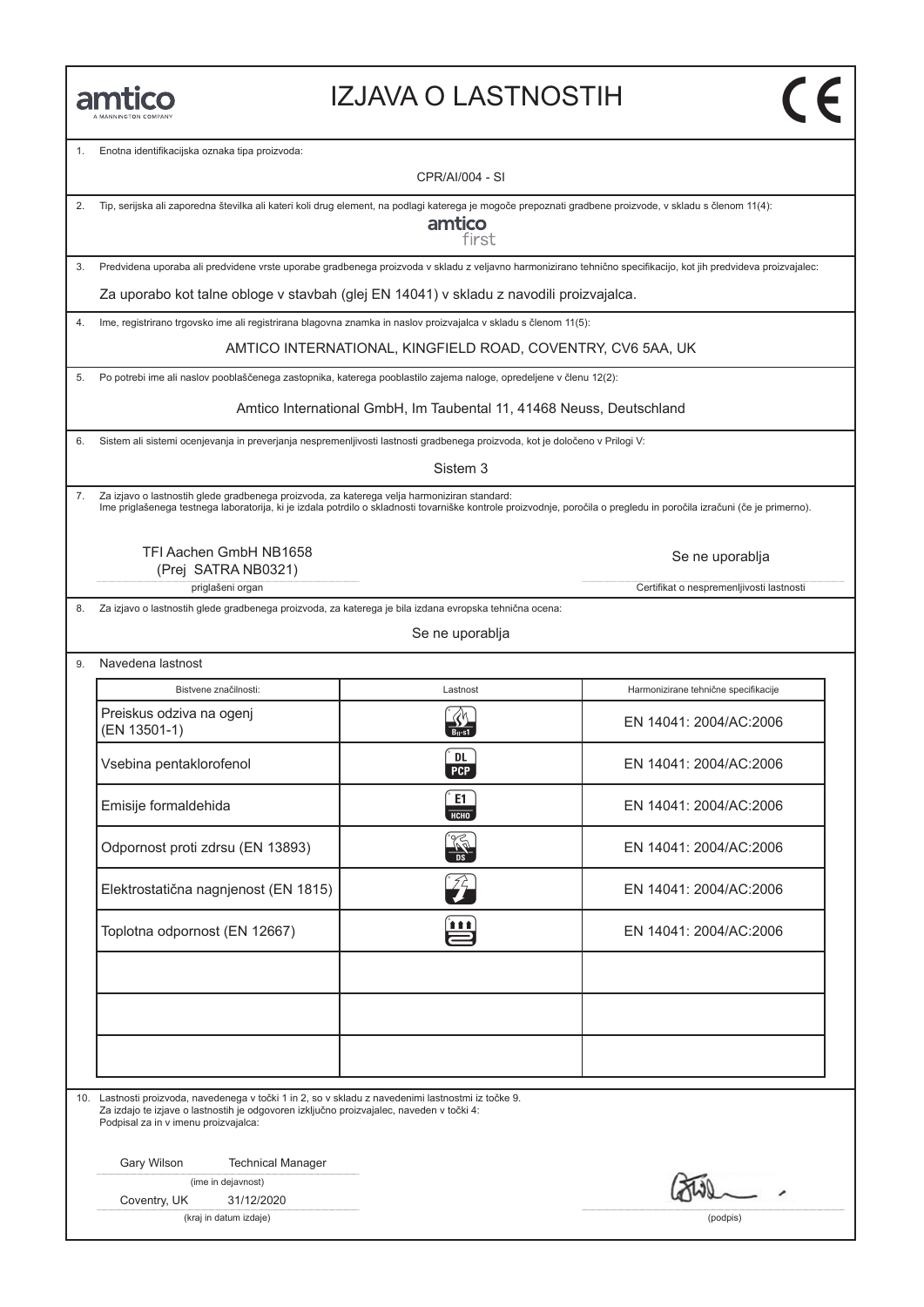|         | amtico                                                                                                                                                                                                                                                                                                                                                                                    |                                                                      | ДЕКЛАРАЦИЯ ЗА ЕКСПЛОАТАЦИОННИ ПОКАЗАТЕЛИ                                                                                                        |
|---------|-------------------------------------------------------------------------------------------------------------------------------------------------------------------------------------------------------------------------------------------------------------------------------------------------------------------------------------------------------------------------------------------|----------------------------------------------------------------------|-------------------------------------------------------------------------------------------------------------------------------------------------|
| $1_{-}$ | Уникален идентификационен код на типа продукт:                                                                                                                                                                                                                                                                                                                                            |                                                                      |                                                                                                                                                 |
|         |                                                                                                                                                                                                                                                                                                                                                                                           | CPR/AI/004 - BG                                                      |                                                                                                                                                 |
| 2.      | Тип, партиден или сериен номер или друг елемент, който позволява да се идентифицира строителният продукт съгласно изискванията на член 11,<br>параграф 4:                                                                                                                                                                                                                                 | amtico<br>first                                                      |                                                                                                                                                 |
| 3.      | Предвидена употреба или употреби на строителния продукт в съответствие с приложимата хармонизирана специ фикация, както е предвидено<br>от производителя:                                                                                                                                                                                                                                 |                                                                      |                                                                                                                                                 |
|         |                                                                                                                                                                                                                                                                                                                                                                                           |                                                                      | За употреба като подова настилка в сгради (виж EN 14041) в съответствие със спецификациите на производителя.                                    |
| 4.      | параграф 5:                                                                                                                                                                                                                                                                                                                                                                               |                                                                      | Име, регистрирано търговско наименование или регистрирана търговска марка и адрес за контакт на производителя съгласно изискванията на член 11, |
|         |                                                                                                                                                                                                                                                                                                                                                                                           | AMTICO INTERNATIONAL, KINGFIELD ROAD, COVENTRY, CV6 5AA, UK          |                                                                                                                                                 |
|         |                                                                                                                                                                                                                                                                                                                                                                                           |                                                                      | Когато е приложимо, име и адрес за контакт на упълномощения представител, чието пълномощие включва задачите, посочени в член 12, параграф 2:    |
|         |                                                                                                                                                                                                                                                                                                                                                                                           | Amtico International GmbH, Im Taubental 11, 41468 Neuss, Deutschland |                                                                                                                                                 |
|         | Система или системи за оценяване и проверка на постоянството на експлоатационните показатели на строителния продукт, както са изложени                                                                                                                                                                                                                                                    |                                                                      |                                                                                                                                                 |
|         | в приложение V:                                                                                                                                                                                                                                                                                                                                                                           | система 3                                                            |                                                                                                                                                 |
| 7.      | В случай на декларация за експлоатационни показатели относно строителен продукт е обхванат от хармонизиран стандарт:<br>Наименованието на упълномощения лабораторен тест, който е издал сертификат за съответствие на производствения контрол в предприятието, на<br>инспекционните доклади и отчети изчисления (ако е приложимо).<br>TFI Aachen GmbH NB1658<br>(Преди това SATRA NB0321) |                                                                      | не е приложимо                                                                                                                                  |
|         | нотифициран орган                                                                                                                                                                                                                                                                                                                                                                         |                                                                      | сертификат за постоянството на експлоатационните<br>характеристики                                                                              |
|         | Декларирани експлоатационни показатели                                                                                                                                                                                                                                                                                                                                                    | не е приложимо                                                       |                                                                                                                                                 |
|         | Съществени характеристики                                                                                                                                                                                                                                                                                                                                                                 | Експлоатационни показатели                                           | Хармонизирана техническа спецификация                                                                                                           |
|         | Реакция на огън (EN 13501-1)                                                                                                                                                                                                                                                                                                                                                              |                                                                      | EN 14041: 2004/AC:2006                                                                                                                          |
|         | Съдържание на пентахлорфенол                                                                                                                                                                                                                                                                                                                                                              | DL<br><b>PCP</b>                                                     | EN 14041: 2004/AC:2006                                                                                                                          |
|         | емисиите на формалдехид                                                                                                                                                                                                                                                                                                                                                                   | E1<br>НСНО                                                           | EN 14041: 2004/AC:2006                                                                                                                          |
|         | Противоплъзгащи (EN 13893)                                                                                                                                                                                                                                                                                                                                                                |                                                                      | EN 14041: 2004/AC:2006                                                                                                                          |
|         | Електростатична склонност<br>(EN 1815)                                                                                                                                                                                                                                                                                                                                                    | 弅                                                                    | EN 14041: 2004/AC:2006                                                                                                                          |
|         | Термична устойчивост (EN 12667)                                                                                                                                                                                                                                                                                                                                                           | <u>t t t</u>                                                         | EN 14041: 2004/AC:2006                                                                                                                          |
|         |                                                                                                                                                                                                                                                                                                                                                                                           |                                                                      |                                                                                                                                                 |
| 10.     | Експлоатационните показатели на продукта, посочени в точки 1 и 2, съответстват на декларираните експлоатационни показатели в точка 9.<br>Настоящата декларация за експлоатационни показатели се издава изцяло на отговорността на производителя, посочен в точка 4:<br>Подписано за и от името на производителя от:                                                                       |                                                                      |                                                                                                                                                 |
|         | Gary Wilson<br><b>Technical Manager</b><br>(име, длъжност)                                                                                                                                                                                                                                                                                                                                |                                                                      |                                                                                                                                                 |
|         | Coventry, UK<br>31/12/2020                                                                                                                                                                                                                                                                                                                                                                |                                                                      |                                                                                                                                                 |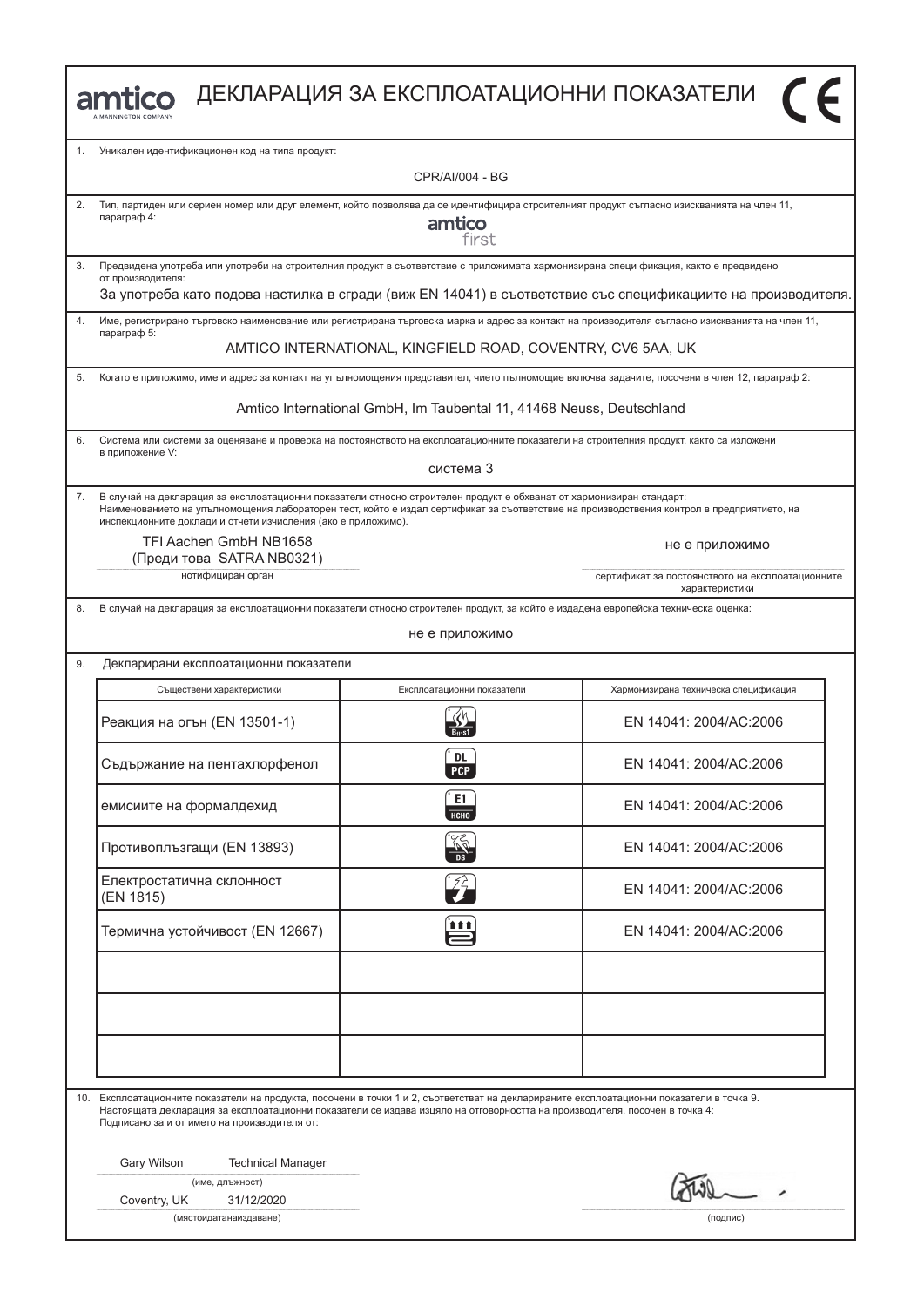1. Cod unic de identificare al produsului-tip:

CPR/AI/004 - RO

| 2. | Tipul, lotul sau numărul de serie sau orice alt element care permite identificarea produsului pentru construcții astfel cum este solicitat la articolul 11 alineatul (4):<br>amtico<br>first                                                                                                                |                                                                                                                            |                                                                                                                              |  |  |  |
|----|-------------------------------------------------------------------------------------------------------------------------------------------------------------------------------------------------------------------------------------------------------------------------------------------------------------|----------------------------------------------------------------------------------------------------------------------------|------------------------------------------------------------------------------------------------------------------------------|--|--|--|
| 3. | Utilizarea sau utilizările preconizate ale produsului pentru construcții, în conformitate cu specificația tehnică armonizată aplicabilă, astfel cum este prevăzut de fabricant:                                                                                                                             |                                                                                                                            |                                                                                                                              |  |  |  |
|    |                                                                                                                                                                                                                                                                                                             |                                                                                                                            | Pentru utilizare ca acoperirea podelelor în clădiri (a se vedea EN 14041), în conformitate cu specificațiile producătorului. |  |  |  |
| 4. | Name, registered trade name or registered trade mark and contact address of the manufacturer as required pursuant to Article 11(5):                                                                                                                                                                         |                                                                                                                            |                                                                                                                              |  |  |  |
|    |                                                                                                                                                                                                                                                                                                             | AMTICO INTERNATIONAL, KINGFIELD ROAD, COVENTRY, CV6 5AA, UK                                                                |                                                                                                                              |  |  |  |
| 5. | După caz, numele și adresa de contact a reprezentantului autorizat al cărui mandat acoperă atribuțiile specificate la articolul 12 alineatul (2):                                                                                                                                                           |                                                                                                                            |                                                                                                                              |  |  |  |
|    |                                                                                                                                                                                                                                                                                                             | Amtico International GmbH, Im Taubental 11, 41468 Neuss, Deutschland                                                       |                                                                                                                              |  |  |  |
| 6. | Sistemul sau sistemele de evaluare și verificare a constanței performanței produsului pentru construcții, astfel cum este prevăzut în anexa V:                                                                                                                                                              |                                                                                                                            |                                                                                                                              |  |  |  |
|    |                                                                                                                                                                                                                                                                                                             | Sistem <sub>3</sub>                                                                                                        |                                                                                                                              |  |  |  |
|    | În cazul declarației de performanță privind un produs pentru construcții acoperit de un standard armonizat:<br>Numele de laboratorul de testare notificat care a emis certificatul de conformitate a controlului producției în fabrică, rapoartele de inspecție și rapoarte de calcul<br>(dacă este cazul). |                                                                                                                            |                                                                                                                              |  |  |  |
|    | TFI Aachen GmbH NB1658                                                                                                                                                                                                                                                                                      |                                                                                                                            | Nu se aplică                                                                                                                 |  |  |  |
|    | (Anterior SATRA NB0321)<br>Organismul notificat                                                                                                                                                                                                                                                             |                                                                                                                            | certificatul de constanță a performanței                                                                                     |  |  |  |
| 8. |                                                                                                                                                                                                                                                                                                             | În cazul declarației de performanță pentru un produs pentru construcții pentru care s-a emis o evaluare tehnică europeană: |                                                                                                                              |  |  |  |
|    |                                                                                                                                                                                                                                                                                                             | Nu se aplică                                                                                                               |                                                                                                                              |  |  |  |
| 9. | Performanța declarată                                                                                                                                                                                                                                                                                       |                                                                                                                            |                                                                                                                              |  |  |  |
|    | Caracteristici esențiale:                                                                                                                                                                                                                                                                                   | Performanță                                                                                                                | Specificațiile tehnice armonizate                                                                                            |  |  |  |
|    | Reacție la foc (EN 13501-1)                                                                                                                                                                                                                                                                                 |                                                                                                                            | EN 14041: 2004/AC:2006                                                                                                       |  |  |  |
|    | Conținutului de pentaclorfenol                                                                                                                                                                                                                                                                              | DL.<br><b>PCP</b>                                                                                                          | EN 14041: 2004/AC:2006                                                                                                       |  |  |  |
|    | Emisiile Formaldehidă                                                                                                                                                                                                                                                                                       | E1<br><b>HCHO</b>                                                                                                          | EN 14041: 2004/AC:2006                                                                                                       |  |  |  |
|    | rezistenta la alunecare (EN 13893)                                                                                                                                                                                                                                                                          |                                                                                                                            | EN 14041: 2004/AC:2006                                                                                                       |  |  |  |
|    | Propensitatea electrostatică<br>(EN 1815)                                                                                                                                                                                                                                                                   | しくと                                                                                                                        | EN 14041: 2004/AC:2006                                                                                                       |  |  |  |
|    | Rezistenta termica (EN 12667)                                                                                                                                                                                                                                                                               | 自自自                                                                                                                        | EN 14041: 2004/AC:2006                                                                                                       |  |  |  |
|    |                                                                                                                                                                                                                                                                                                             |                                                                                                                            |                                                                                                                              |  |  |  |
|    |                                                                                                                                                                                                                                                                                                             |                                                                                                                            |                                                                                                                              |  |  |  |
|    |                                                                                                                                                                                                                                                                                                             |                                                                                                                            |                                                                                                                              |  |  |  |
|    |                                                                                                                                                                                                                                                                                                             |                                                                                                                            |                                                                                                                              |  |  |  |
|    | 10. Performanța produsului identificat la punctele 1 și 2 este în conformitate cu performanța declarată de la punctul 9                                                                                                                                                                                     |                                                                                                                            |                                                                                                                              |  |  |  |
|    | Această declarație de performanță este emisă pe răspunderea exclusivă a fabricantului identificat la punctul 4<br>Semnată pentru și în numele fabricantului de către:                                                                                                                                       |                                                                                                                            |                                                                                                                              |  |  |  |
|    | Gary Wilson<br><b>Technical Manager</b>                                                                                                                                                                                                                                                                     |                                                                                                                            |                                                                                                                              |  |  |  |
|    | (numele și funcția)                                                                                                                                                                                                                                                                                         |                                                                                                                            |                                                                                                                              |  |  |  |
|    | Coventry, UK<br>31/12/2020<br>(locul și data emiterii)                                                                                                                                                                                                                                                      |                                                                                                                            | (semnătura)                                                                                                                  |  |  |  |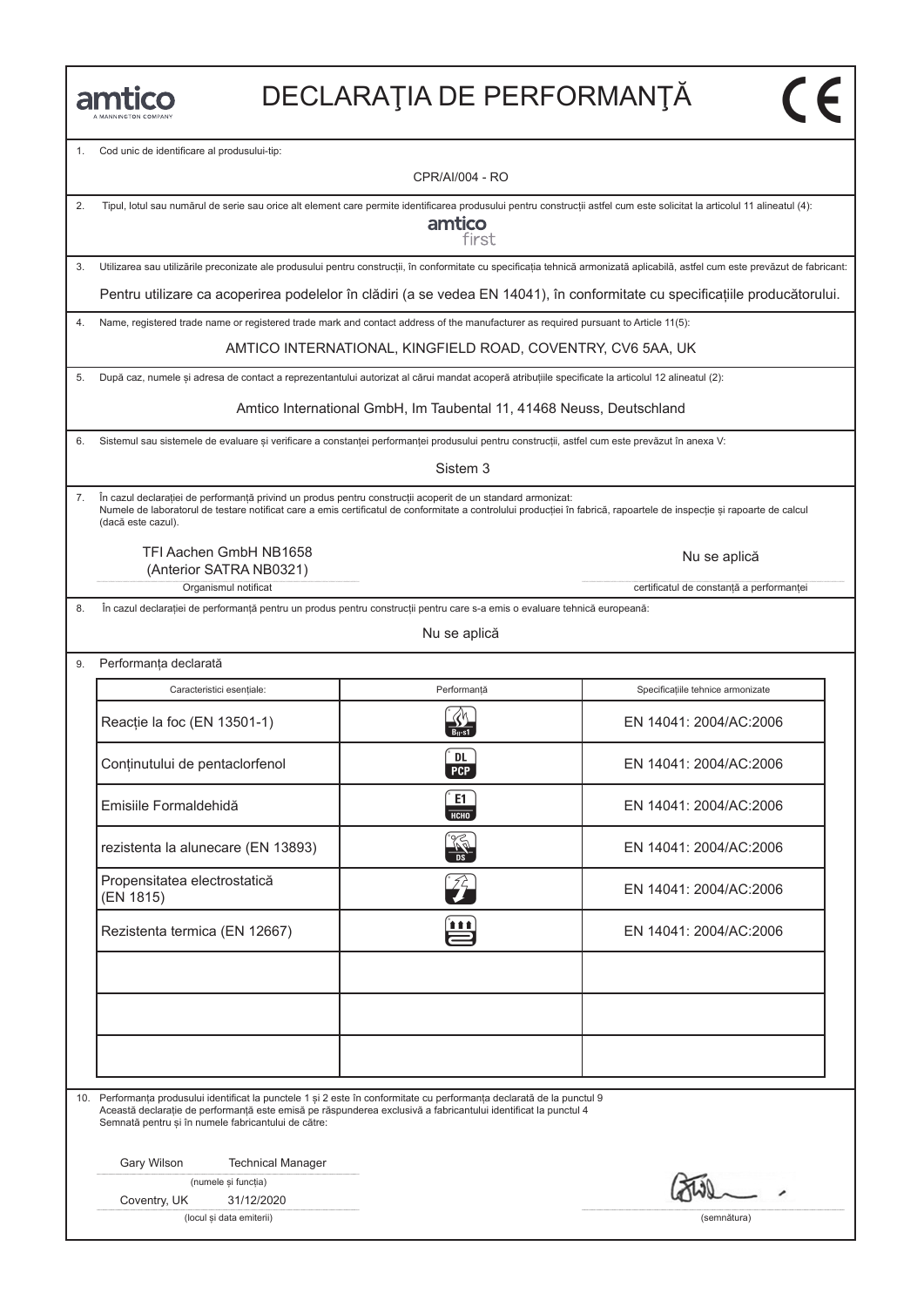#### IZJAVA O SVOJSTVIMA

1. Jedinstveni identifikacijski kod za vrstu proizvoda:

CPR/AI/004 - HR

2. Tip, serija ili serijski broj ili bilo koji drugi element koji omogućuje identifikaciju građevnog proizvoda u skladu s članom 11(4):

amtico first

3. Namjenjena upotreba ili upotrebe građevnog proizvoda, kompatibilnog s usklađenom tehničkom specifikacijom, predviđena od strane proizvođača:

Za primjenu kao podna obloga u zgradama (vidi EN 14041) prema specifikacijama proizvođača.

4. Ime, registrirani trgovački naziv ili registrirani zaštitni znak i kontakt adresa proizvođača u skladu s članom 11(5):

AMTICO INTERNATIONAL, KINGFIELD ROAD, COVENTRY, CV6 5AA, UK

5. Gdje je primjenljivo, ime i kontakt adresa zastupnika čije ovlaštenje pokriva zadatke navedene u članu 12(2):

Amtico International GmbH, Im Taubental 11, 41468 Neuss, Deutschland

6. Sustav ili sustavi procjene i ispitivanja postojanosti svojstava građevnog proizvoda kako je navedeno u Aneksu V:

Sustav 3

7. Ako se izjava o svojstvima odnosi na građevni proizvod ovuhvaćen usklađenim standardom: Naziv prijavljenog ispitnog laboratorija koji je izdao potvrdu o sukladnosti tvorničke kontrole, izvješća inspekcije i izvješća obračuna (ako je relevantno).

TFI Aachen GmbH NB1658 (Prethodno SATRA NB0321)

Tijelo za ocjenu sukladnosti **potvrda o postojanosti svojstava** potvrda o postojanosti svojstava

8. U slučaju da se izjava o svojstvima odnosi na građevni proizvod za koji je izdana europska tehnička ocjena:

Nije primjenljivo

9. Deklarirana svojstva

| Bitna obilježja                   | Svojstva                | Usklađena tehnička specifikacija |
|-----------------------------------|-------------------------|----------------------------------|
| Reakcija na vatru (EN 13501-1)    |                         | EN 14041: 2004/AC:2006           |
| Sadržaj pentaklorfenola           | <b>DL</b><br><b>PCP</b> | EN 14041: 2004/AC:2006           |
| Emisija formaldehida              | E1<br>НСНО              | EN 14041: 2004/AC:2006           |
| Otpornost na klizanje (EN 13893)  | K                       | EN 14041: 2004/AC:2006           |
| Elektrostatska sklonost (EN 1815) | ŹÈ                      | EN 14041: 2004/AC:2006           |
| Toplinski otpor (EN 12667)        | В                       | EN 14041: 2004/AC:2006           |
|                                   |                         |                                  |
|                                   |                         |                                  |
|                                   |                         |                                  |

10. Svojstva proizvoda navedenog u točkama 1 i 2 u skladu su s deklariranim svojstvima u točki 9. Ova izjava o svojstvima izdana je na isključivu odgovornost proizvođača navedenog u točki 4 Za i u ime proizvođača potpisao:

Gary Wilson Technical Manager

|  | (ime i položaj) |
|--|-----------------|
|  |                 |

Coventry, UK 31/12/2020

(mjesto i datum izdavanja) (potpis)

Nije primjenljivo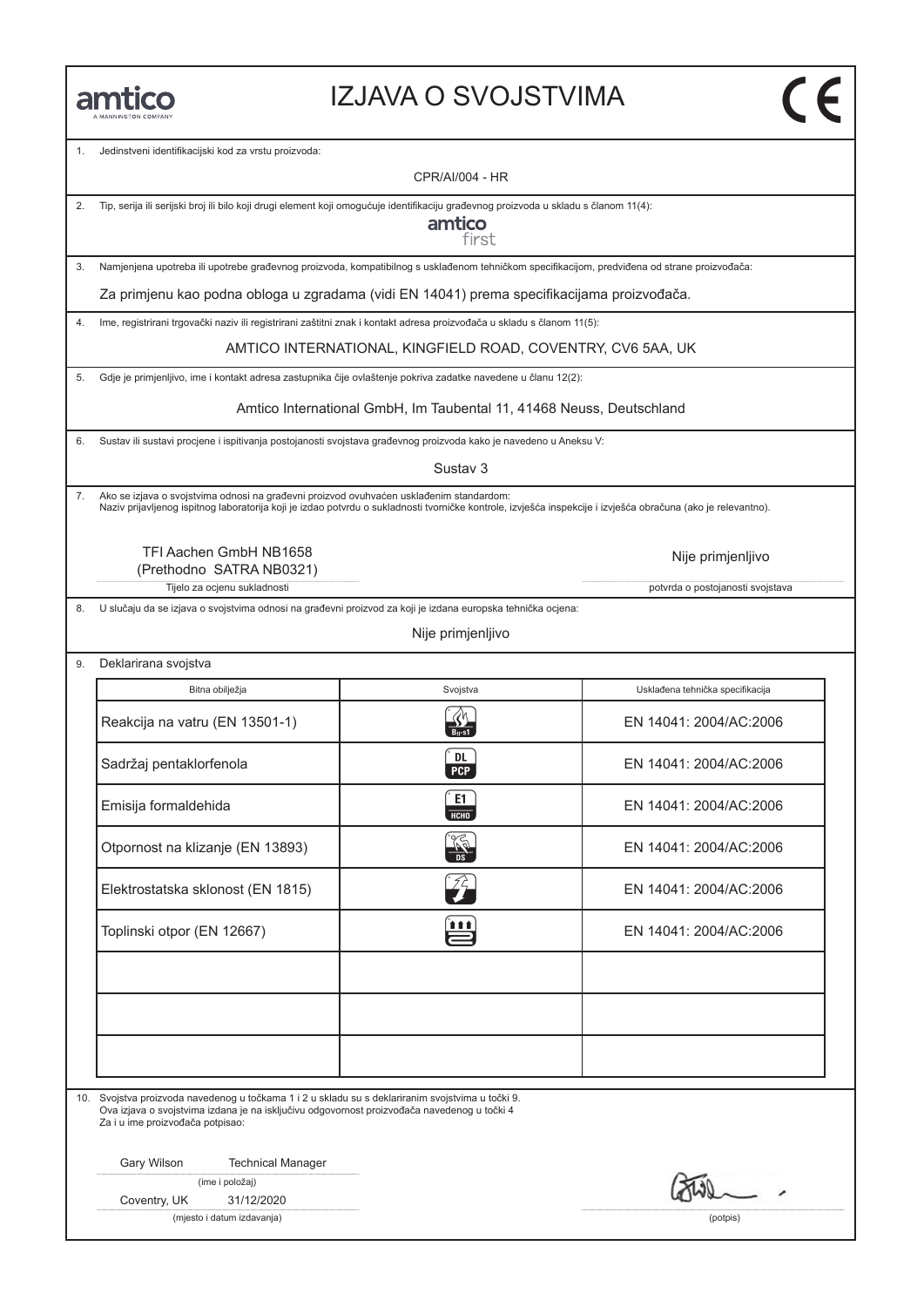|  | MANNINGTON COMPANY |
|--|--------------------|

| 1. | Уникальный идентификационный код типа продукции:                                                                                                                                                                                                                                                                                                             |                                                                      |                                                                                                                                             |  |  |  |
|----|--------------------------------------------------------------------------------------------------------------------------------------------------------------------------------------------------------------------------------------------------------------------------------------------------------------------------------------------------------------|----------------------------------------------------------------------|---------------------------------------------------------------------------------------------------------------------------------------------|--|--|--|
|    | <b>CPR/AI/004 - RU</b>                                                                                                                                                                                                                                                                                                                                       |                                                                      |                                                                                                                                             |  |  |  |
| 2. | Тип, партия или серийный номер или любой иной элемент, позволяющий идентифицировать строительный продукт в соответствии с положениями<br>Статьи 11(4):<br>amtico<br>first                                                                                                                                                                                    |                                                                      |                                                                                                                                             |  |  |  |
| 3. | Предусмотренное производителем назначение строительного продукта в соответствии с применимым гармонизированным техническим стандартам:<br>для использования в качестве напольного покрытия в помещениях (см. EN 14041) в соответствии со<br>спецификациями производителя.                                                                                    |                                                                      |                                                                                                                                             |  |  |  |
| 4. | Название, зарегистрированное торговое наименование или зарегистрированный товарный знак и контактный адрес производителя в соответствии с<br>положениями Статьи 11(5):                                                                                                                                                                                       | AMTICO INTERNATIONAL, KINGFIELD ROAD, COVENTRY, CV6 5AA, UK          |                                                                                                                                             |  |  |  |
| 5. | Где применимо, название и контактный адрес уполномоченного представителя, действующего на основании мандата в соответствии с<br>положениями Статьи 12(2):                                                                                                                                                                                                    |                                                                      |                                                                                                                                             |  |  |  |
|    |                                                                                                                                                                                                                                                                                                                                                              | Amtico International GmbH, Im Taubental 11, 41468 Neuss, Deutschland |                                                                                                                                             |  |  |  |
| 6. | Система или системы оценки и подтверждения стабильности эксплуатационных характеристик строительной продукции, как указано в Приложении V:                                                                                                                                                                                                                   |                                                                      |                                                                                                                                             |  |  |  |
|    |                                                                                                                                                                                                                                                                                                                                                              | Система 1                                                            |                                                                                                                                             |  |  |  |
| 7. | В случае, если декларация об эксплуатационных характеристиках касается продукции, на которую распространяется гармонизированный стандарт:<br>инспекции и отчетов о расчетах (где применимо):                                                                                                                                                                 |                                                                      | Название нотифицированной лаборатории испытаний, выдавшей сертификат соответствия системы заводского производственного контроля, отчетов об |  |  |  |
|    | TFI Aachen GmbH NB1658<br>(Ранее SATRA NB0321)                                                                                                                                                                                                                                                                                                               |                                                                      | не применимо                                                                                                                                |  |  |  |
|    | Нотифицированный орган                                                                                                                                                                                                                                                                                                                                       |                                                                      | сертификат стабильности характеристик                                                                                                       |  |  |  |
| 8. | В случае декларации об эксплуатационных характеристиках, касающихся строительной продукции, для которой была выдана европейская<br>техническая аттестация:                                                                                                                                                                                                   | не применимо                                                         |                                                                                                                                             |  |  |  |
| 9. | Задекларированные эксплуатационные характеристики                                                                                                                                                                                                                                                                                                            |                                                                      |                                                                                                                                             |  |  |  |
|    | Существенные характеристики                                                                                                                                                                                                                                                                                                                                  | Эксплуатационные характеристики                                      | Гармонизированный технический стандарт                                                                                                      |  |  |  |
|    | Реакция на воздействие огня<br>(EN 13501-1)                                                                                                                                                                                                                                                                                                                  |                                                                      | EN 14041: 2004/AC:2006                                                                                                                      |  |  |  |
|    | Содержание пентахлорофенола                                                                                                                                                                                                                                                                                                                                  | DL<br><b>PCP</b>                                                     | EN 14041: 2004/AC:2006                                                                                                                      |  |  |  |
|    | Эмиссия формальдегида                                                                                                                                                                                                                                                                                                                                        | E1<br>НСНО                                                           | EN 14041: 2004/AC:2006                                                                                                                      |  |  |  |
|    | Сопротивление скольжению<br>(EN 13893)                                                                                                                                                                                                                                                                                                                       | ్యా                                                                  | EN 14041: 2004/AC:2006                                                                                                                      |  |  |  |
|    | Электростатическая склонность<br>(EN 1815)                                                                                                                                                                                                                                                                                                                   | $\mathcal{L}_{\mathcal{T}}$                                          | EN 14041: 2004/AC:2006                                                                                                                      |  |  |  |
|    | Термическое сопротивление<br>(EN 12667)                                                                                                                                                                                                                                                                                                                      | 自自自                                                                  | EN 14041: 2004/AC:2006                                                                                                                      |  |  |  |
|    |                                                                                                                                                                                                                                                                                                                                                              |                                                                      |                                                                                                                                             |  |  |  |
|    |                                                                                                                                                                                                                                                                                                                                                              |                                                                      |                                                                                                                                             |  |  |  |
|    |                                                                                                                                                                                                                                                                                                                                                              |                                                                      |                                                                                                                                             |  |  |  |
|    | 10. Эксплуатационные характеристики продукции, указанной в пунктах 1 и 2, соответствуют задекларированным эксплуатационным характеристикам,<br>указанным в пункте 9. Настоящая декларация об эксплуатационных характеристиках выдана под личную ответственность производителя, указанного<br>в пункте 4.<br>Подписано от имени и по поручению производителя: |                                                                      |                                                                                                                                             |  |  |  |
|    | <b>Technical Manager</b><br>Gary Wilson                                                                                                                                                                                                                                                                                                                      |                                                                      |                                                                                                                                             |  |  |  |
|    | W<br>(имя и должность)<br>31/12/2020<br>Coventry, UK                                                                                                                                                                                                                                                                                                         |                                                                      |                                                                                                                                             |  |  |  |

(место и дата выдачи) (подпись)